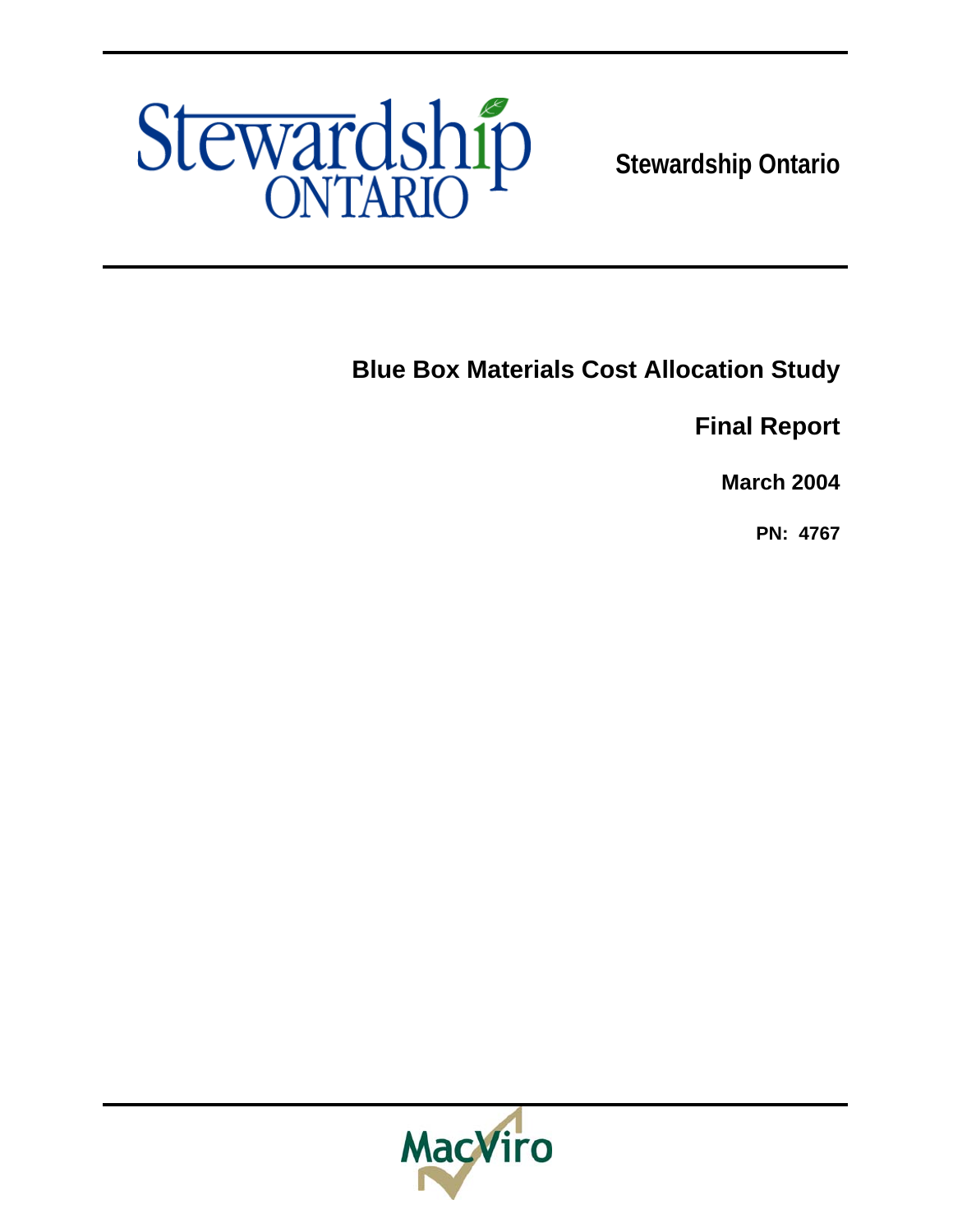# Stewardship Ontario Blue Box Materials Cost Allocation Study **Table of Contents**

| Introduction             |  |
|--------------------------|--|
|                          |  |
| 2.                       |  |
| 21                       |  |
| $2.2\overline{ }$        |  |
|                          |  |
| 3.1                      |  |
| 3.1.1                    |  |
| 3.1.2                    |  |
| 3.1.3                    |  |
| 3.1.4                    |  |
| 3.1.5                    |  |
| 3.1.6                    |  |
| 3.1.7                    |  |
| 3.1.8                    |  |
| 3.1.9                    |  |
| 3.1.10                   |  |
| 3.1.11                   |  |
| 3.1.12                   |  |
| 3.1.13                   |  |
| <b>Conclusions</b><br>10 |  |

- Appendix A: Collection Data Collection Sheets
- Appendix B: Processing Data Collection Sheets
- Appendix C: Collection and Processing Activity Based Costing Protocol

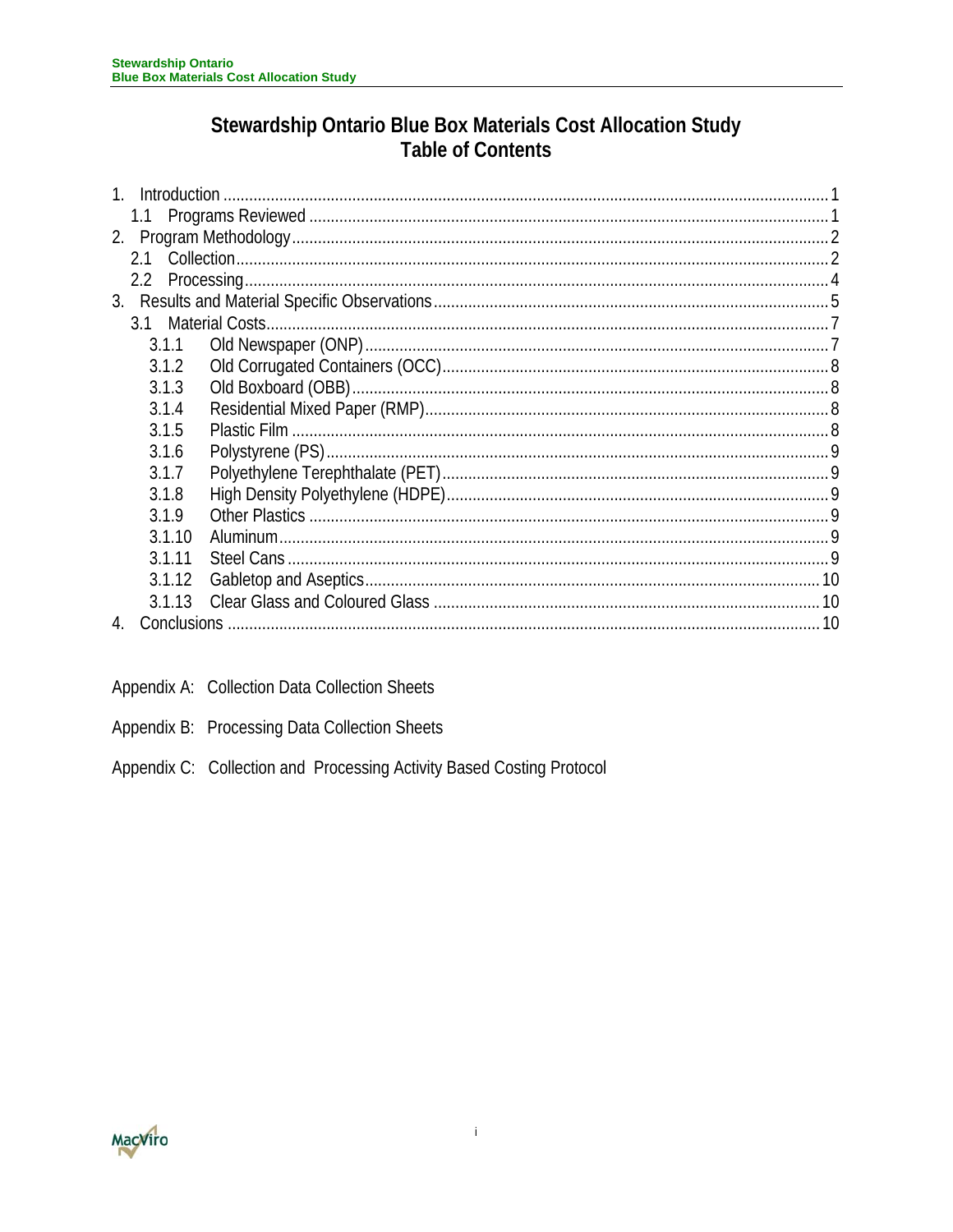# <span id="page-2-0"></span>**1. Introduction**

Packaging and Printed Paper Stewards pay fees as calculated by the Stewardship Ontario Pay In Model. Payments to Ontario municipalities for the net cost of the municipal Blue Box Program represent the major component of the Stewards' fees. Two of the three factors in the approved funding formula, the Net Cost Factor and Equalization Factor require the net cost for managing each of the following materials within the municipal Blue Box stream:

| <b>Printed Materials</b>     | <b>Packaging Materials</b>       |                                  |  |  |  |
|------------------------------|----------------------------------|----------------------------------|--|--|--|
| Newspaper                    | <b>Old Corrugated Containers</b> | Polyethylene Terephthalate       |  |  |  |
| Magazines and Catalogues     | Old Boxboard                     | <b>High Density Polyethylene</b> |  |  |  |
| <b>Telephone Directories</b> | <b>Gabletop Cartons</b>          | Polystyrene                      |  |  |  |
| Other Printed Paper          | <b>Aseptic Containers</b>        | Plastic Film                     |  |  |  |
|                              | Paper Laminants                  | <b>Plastic Laminants</b>         |  |  |  |
|                              | <b>Steel Cans</b>                | <b>Other Plastics</b>            |  |  |  |
|                              | Steel Aerosols                   | Clear Glass                      |  |  |  |
|                              | <b>Steel Paint Cans</b>          | <b>Coloured Glass</b>            |  |  |  |
|                              | <b>Aluminum Cans</b>             | <b>LCBO Clear Glass</b>          |  |  |  |
|                              | Aluminum Foil                    | <b>LCBO Coloured Glass</b>       |  |  |  |

To determine the net cost of managing each material, material-specific gross collection and processing costs are established, from which material-specific sales revenue is subtracted. The purpose of this study was to determine the gross collection and processing costs for each of the above materials.<sup>[1](#page-2-1)</sup>

# **1.1 Programs Reviewed**

In order to be successful, the project needed the cooperation of a number of program operators. Each of the operators had to be willing to permit MacViro access to their MRF specifically and be open to discussing the costs of operating their programs in general. Most importantly, the programs chosen, combined, had to as closely as possible represent the province as a whole. After discussion with Stewardship Ontario staff, the following programs were put forward for study:

- Quinte/Centre and South Hastings;
- **Essex Windsor Solid Waste Authority;**
- Region of Peel;
- Haldimand-Norfolk; and
- Recyclage Alexandria Recycling Equipe (RARE).

Each of the above programs was contacted by Stewardship Ontario and each agreed to have MacViro conduct a cost allocation audit.

<span id="page-2-1"></span> $<sup>1</sup>$  Because of the manner in which some materials are managed, it was not possible to determine a cost for magazines</sup> and catalogues (marketed with newspaper), aluminum foil (marketed with aluminum cans), steel aerosols and paint cans (marketed with steel cans) and LCBO clear and coloured glass (marketed with non-LCBO clear and coloured glass).



 $\overline{a}$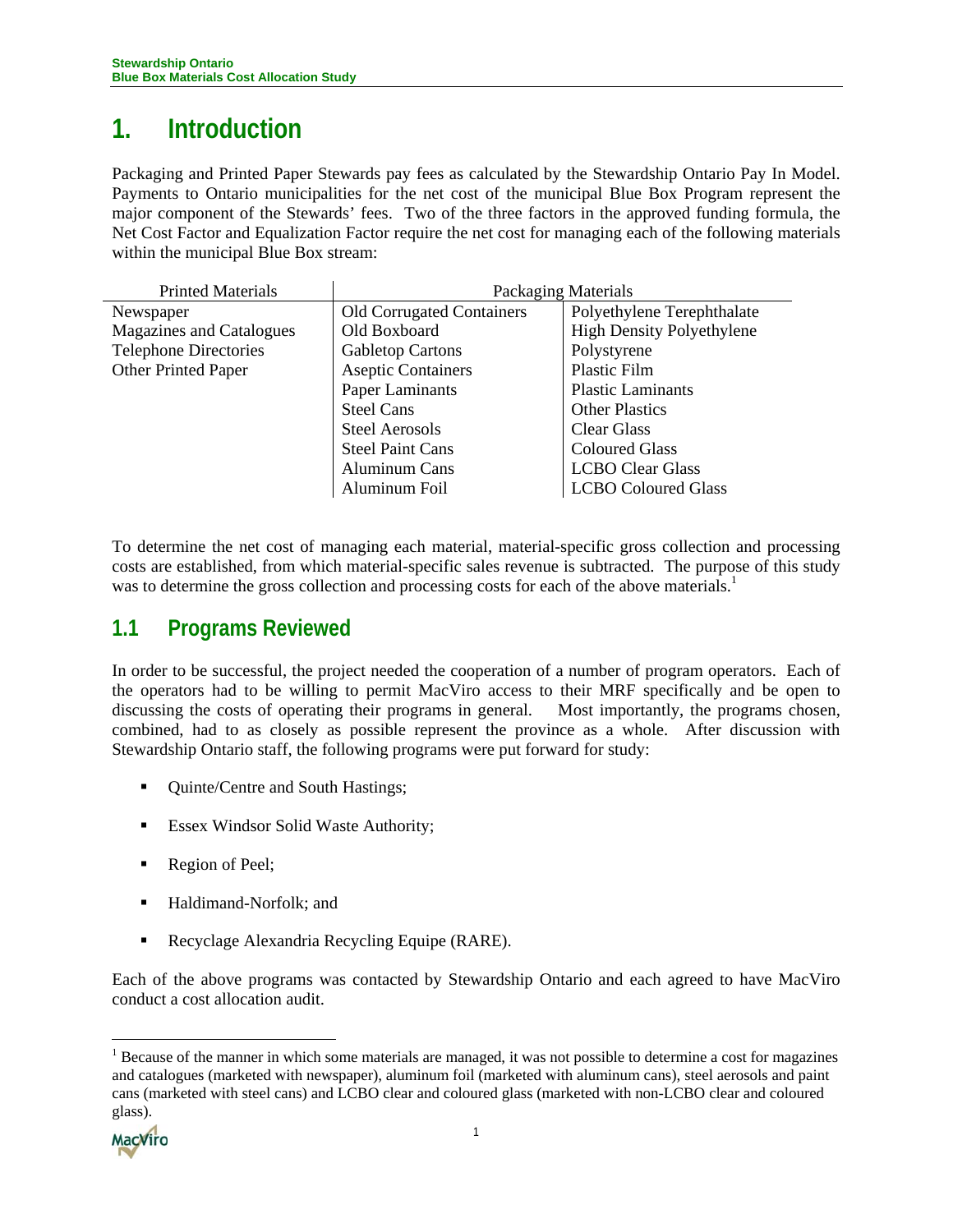<span id="page-3-0"></span>In each of the above instances, the authority or municipality own their MRFs, which made it easier to obtain actual costs that could be more accurately assigned to specific, individual materials.

Since the information required is generally considered to be of a commercially sensitive nature, the project team agreed that MacViro would not share any of the program specific costs with the other participants of the study or with the project Steering Committee (i.e. MPAC members). It was agreed that in fulfillment of the deliverables for this study, any and all results submitted to Stewardship Ontario would be aggregated such that individual programs could not be identified. For the purposes of this study and any reporting put forth for use in the Pay In Model, aggregated numbers for individual materials were considered sufficient.

However, to ensure consistency with the protocol for the allocation of costs, the consultant met with representatives of Stewardship Ontario to review the results from the individual programs. Program numbers were shared only at the time of the meeting and only through visual confirmation (i.e., no hardcopy results were provided). MacViro will retain the data for future reference by Stewardship Ontario as required to ensure the integrity of the dataset and consistency with future data.

# **2. Project Methodology**

After Stewardship Ontario made arrangements with the identified programs, contact was made ahead of meeting directly with the program operators, to collect background data on the program, including, but not limited to:

- **Program population and number of households;**
- **Specific materials collected and tonnages;**
- Description of the collection system (type of truck, collection frequency, expectations of residents, number of trucks used, etc.); and
- **Description of the processing system (equipment used, number of sorters, hours of operation,** etc.). Information from the recently completed tonnage and financial datacalls were used where possible to provide details on the programs.

For each material, the gross cost of both collection and processing were determined.

# **2.1 Collection**

With each of the program operators, three collection runs were identified that were considered representative of the entire program area. In all but one instance, the consultant staff person sat on the truck to record the activities of the operator. Health and safety limitations in the final program meant that the staff person followed behind the truck. A mirror system was set up in the car to enable a better view of the operator's activities. Every 30 seconds for the entire day, readings were taken of the activity being undertaken at the time of the reading and recorded onto the sheet shown in Figure 2-1. The sheets were customized for the specific program (e.g., changes in the number of compartments on the truck).

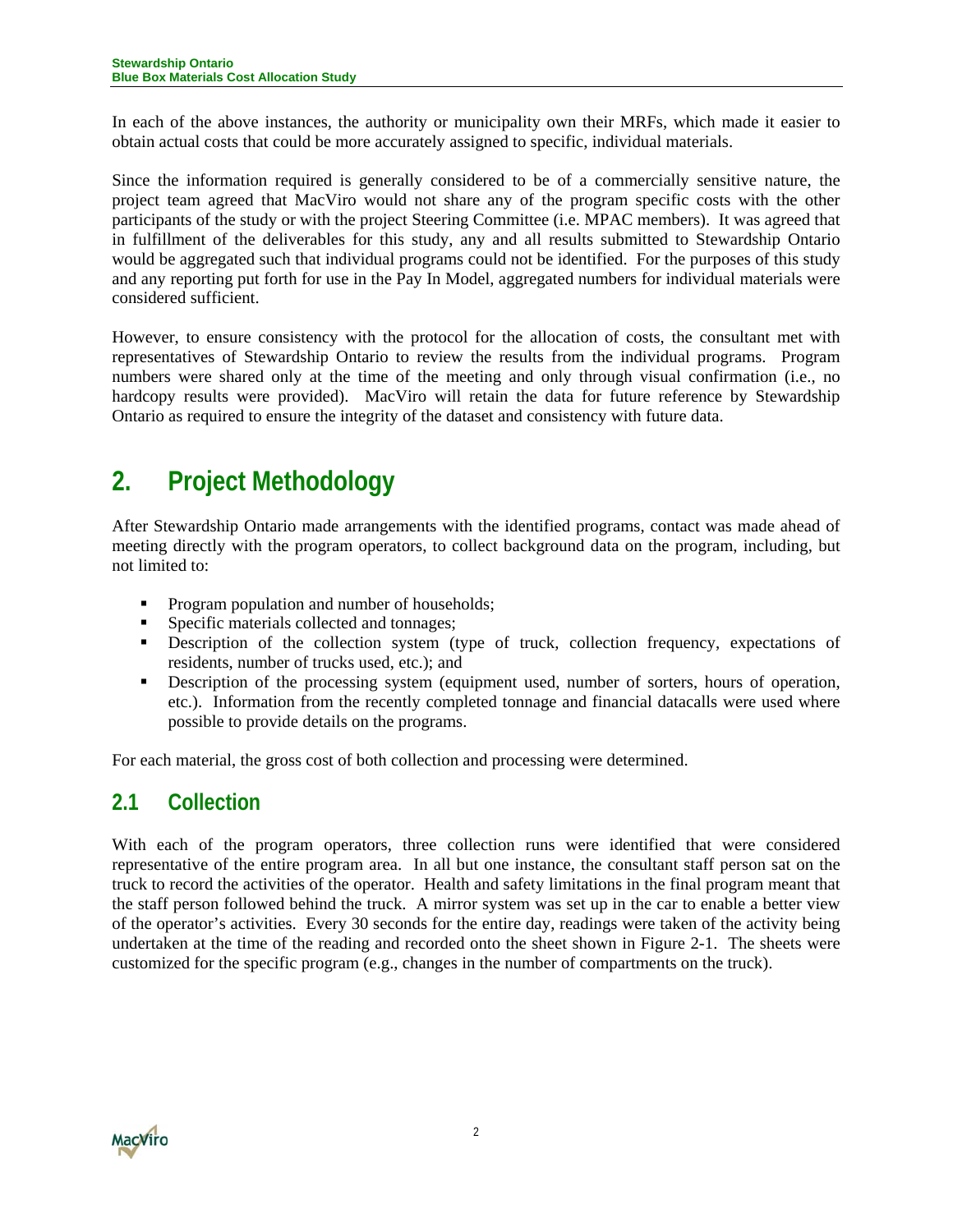### **Figure 2-1 Time and Motion Study Data Collection Sheet**

|                                          | TIME AND MOTION STUDY DATA COLLECTION SHEET |                                                        |              |                                         |             |       |
|------------------------------------------|---------------------------------------------|--------------------------------------------------------|--------------|-----------------------------------------|-------------|-------|
| Location:                                |                                             |                                                        | Date:        | <u> 1989 - Johann Barbara, martxa a</u> |             |       |
| Route:                                   |                                             |                                                        | Measured by: |                                         |             |       |
| Weather:                                 |                                             |                                                        |              | Reading Times: Every 30 seconds         |             |       |
| Start time                               | am                                          | Time finished at day end _________pm                   |              |                                         |             |       |
| Time to route in a.m.                    | am                                          |                                                        |              | Total distance driven km                | Km Readings |       |
|                                          |                                             |                                                        |              |                                         | Depot/MRF   |       |
|                                          | 1st time                                    | 2nd time                                               | 3rd time     |                                         | On route    |       |
| Time off-route                           |                                             | am / pm $\frac{1}{2}$ am / pm $\frac{1}{2}$ am / pm    |              |                                         | Off-route   |       |
| Time to MRF                              |                                             | am / pm am / pm am / pm                                |              |                                         | <b>MRF</b>  |       |
| Time dumping C1                          | min                                         | $\frac{1}{\sqrt{1-\frac{1}{2}}}\sinh \frac{1}{2}$      |              | min                                     | On route    |       |
| Time dumping C2                          | $\frac{1}{2}$ min                           | $\frac{1}{\sqrt{1-\frac{1}{2}}}\sin^{-1}(\frac{1}{2})$ |              | min                                     | Off-route   |       |
| Time dumping C3                          | min                                         | min                                                    |              | min                                     | Depot       |       |
| Time dumping C4                          | $\frac{1}{2}$ min                           | $\frac{1}{2}$ min                                      |              | min                                     | On route    |       |
| Tonnes collected                         | tonnes                                      | tonnes                                                 |              | <b>Example 10</b>                       | Off-route   |       |
| Time going back to route                 |                                             | ______ am / pm _______ am / pm _______ am / pm         |              |                                         | <b>MRF</b>  |       |
| Time back on route                       |                                             | am / pm ______ am / pm _____ am / pm                   |              |                                         | Depot/MRF   |       |
| <b>On-route Activities</b>               |                                             |                                                        |              |                                         |             |       |
| Driving between stops                    |                                             |                                                        |              |                                         |             |       |
|                                          |                                             |                                                        |              |                                         |             |       |
|                                          |                                             |                                                        |              |                                         |             |       |
|                                          |                                             |                                                        |              |                                         |             |       |
|                                          |                                             |                                                        |              |                                         |             |       |
| <b>Loading truck</b>                     | C <sub>1</sub>                              |                                                        | C2           |                                         |             | Other |
| Materials                                |                                             |                                                        |              |                                         |             |       |
|                                          |                                             |                                                        |              |                                         |             |       |
| (if possible by compartment)             |                                             |                                                        |              |                                         |             |       |
| (if not count total)                     |                                             |                                                        |              |                                         |             |       |
|                                          |                                             |                                                        |              |                                         |             |       |
|                                          |                                             |                                                        |              |                                         |             |       |
|                                          |                                             |                                                        |              |                                         |             |       |
| Getting out of truck                     |                                             |                                                        |              |                                         |             |       |
|                                          |                                             |                                                        |              |                                         |             |       |
|                                          |                                             |                                                        |              |                                         |             |       |
| Getting into truck                       |                                             |                                                        |              |                                         |             |       |
|                                          |                                             |                                                        |              |                                         |             |       |
|                                          |                                             |                                                        |              |                                         |             |       |
| Picking up setout                        |                                             |                                                        |              |                                         |             |       |
|                                          |                                             |                                                        |              |                                         |             |       |
|                                          |                                             |                                                        |              |                                         |             |       |
| Setting down blue box or other container |                                             |                                                        |              |                                         |             |       |
|                                          |                                             |                                                        |              |                                         |             |       |
| <b>Decontamination</b>                   |                                             | <b>Cycling the Hopper</b>                              |              |                                         |             |       |
|                                          |                                             |                                                        |              |                                         |             |       |
|                                          |                                             |                                                        |              |                                         |             |       |
| Other (note/record on back by number)    |                                             | <b>Speaking with Public</b>                            |              | <b>Coffee/lunch break</b>               |             |       |
|                                          |                                             |                                                        |              |                                         |             |       |
|                                          |                                             |                                                        |              |                                         |             |       |
| <b>Number of stops</b>                   |                                             |                                                        |              |                                         |             |       |
|                                          |                                             |                                                        |              |                                         |             |       |
|                                          |                                             |                                                        |              |                                         |             |       |
| <b>Total time</b>                        | <b>Total ticks</b>                          |                                                        |              |                                         |             |       |
|                                          |                                             |                                                        |              |                                         |             |       |

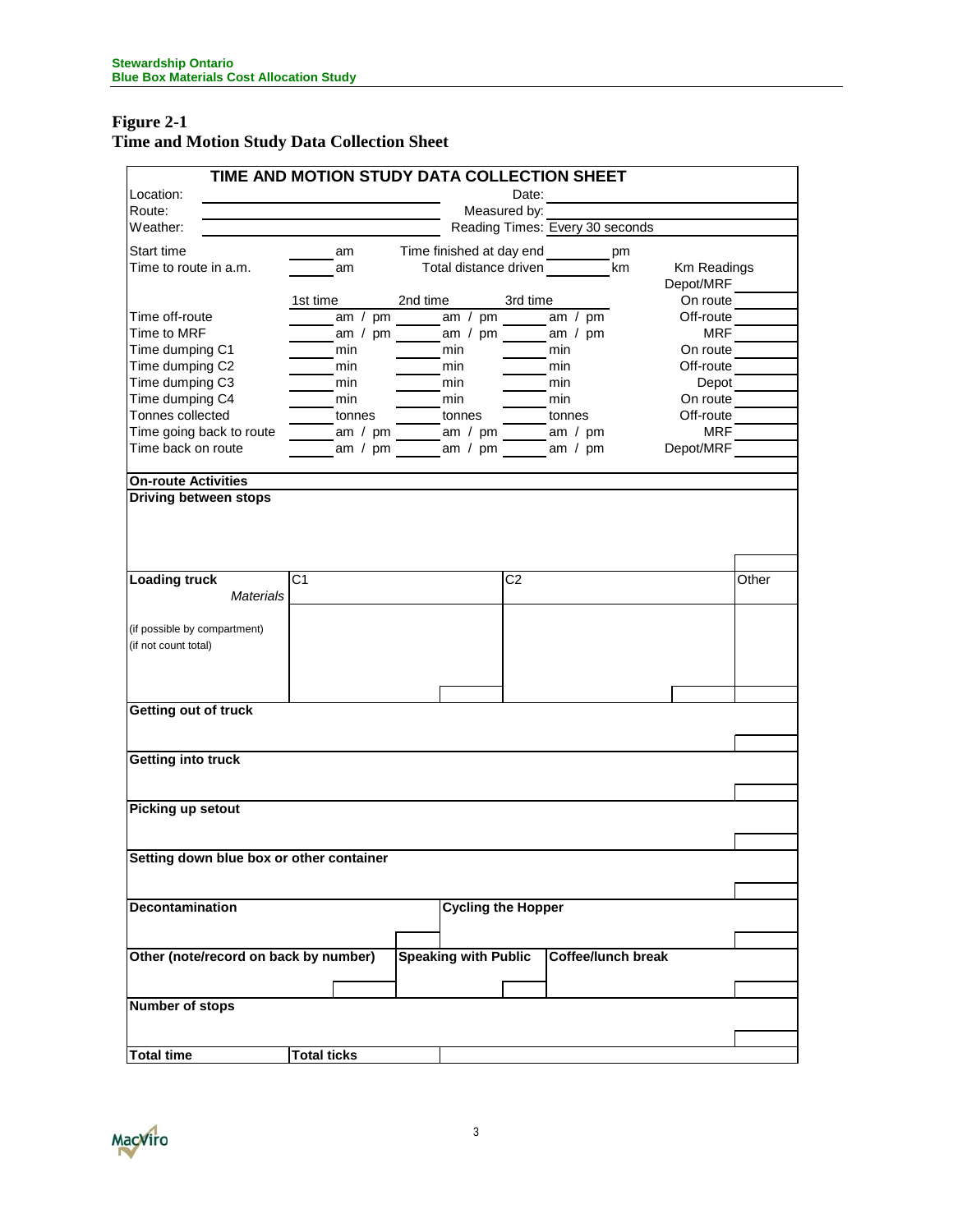<span id="page-5-0"></span>From the above collected data, working with the available data on the cost for collection vehicles (capital and operating)[,](#page-5-1) labour and administrative costs (or collection contract costs)<sup>2</sup>, the costs for the management of each material were determined. In all instances, the protocol established as outlined in Appendix IX of the approved Blue Box Program Plan (BBPP) for collection was strictly used. Where costs for individual materials were identified, they were so allocated. For common costs, the protocol was followed. In no program were there any deviations, nor were any noted as being required in the future. The allocated collection costs were added to the costs determined for the processing for each material.

# **2.2 Processing**

The purpose of this review was to determine the cost for the management of each material within the MRF. Strictly adhering to the cost allocation protocol, the following measurements were undertaken:

- Time and motion studies of each of the sorters to assign their time to individual materials (This is done at least twice for each sorter for each shift. The time watching and recording the activities of each sorter is a function of the number of materials each sorter is sorting; changes to the configuration of the sorting lines (e.g., different morning and afternoon shifts); quality of the incoming material (i.e., "poor" material quality (e.g., as may occur due to moisture content) observations require more time, and more observation periods to find a balance of "good" material sorting observations); and times of the day (i.e., early shift sorting functions are different than late shift sorting functions); and changes to number of sorters on a line. At a minimum, ten minutes of recordings are required per sorter (e.g., if the sorter is doing only one or two materials) and two recordings per shift for a minimum of two days (i.e., four observations at four different times of the day);
- Material inbound, temporary (e.g., bunkers), and final storage areas within the MRF building, separate storage building, trailers or on the site property (including a drawing of the facility);
- Process equipment relative to each material (e.g., sorting belt lengths that are to be assigned to each material); and
- **Baling times for each material and total bales by material (for allocation of baler and rolling** stock).

In addition to the above measurements, a list of equipment – both fixed and rolling stock, hours of operation as may vary in different time of the year (e.g., more time post-Christmas to handle paper rush), a list of all staff, including functions and all capital and operating costs for the facility were gathered.<sup>[3](#page-5-2)</sup> Where possible, working with the facility's staff, costs specific to each piece of equipment (e.g., capital, operating, maintenance, etc., were gathered. This permitted a better allocation of costs relative to the protocol, which, where specific data are not available, has more generic approaches to allocating the costs to individual materials.

For the primary labour activity of sorting, the time and motion information was used to determine the percentage of time spent by each sorter for each stream of material. The amount of time was converted into a labour cost based on the sorters' wage rates. A similar activity is undertaken for the rolling stock, baler and supervisory personnel. Following the protocol, the data were used to allocate the costs to the individual materials.<sup>[4](#page-5-3)</sup> The final step is to ensure that all allocated costs are calibrated to the cost of the program as reported. Where there were variances during the allocation processes, individual line items of costs were reviewed to ensure all costs were accurately recorded and allocated.

<span id="page-5-3"></span> $A<sup>4</sup>$  A copy of the protocol for collection and processing is included in Appendix C.



 $\overline{a}$ 

<span id="page-5-1"></span><sup>&</sup>lt;sup>2</sup> The data collection sheets for collection operations are included in Appendix A.  $\frac{3}{3}$  The data collection sheets for the precessing operations are included in Appendix

<span id="page-5-2"></span><sup>&</sup>lt;sup>3</sup> The data collection sheets for the processing operations are included in Appendix B.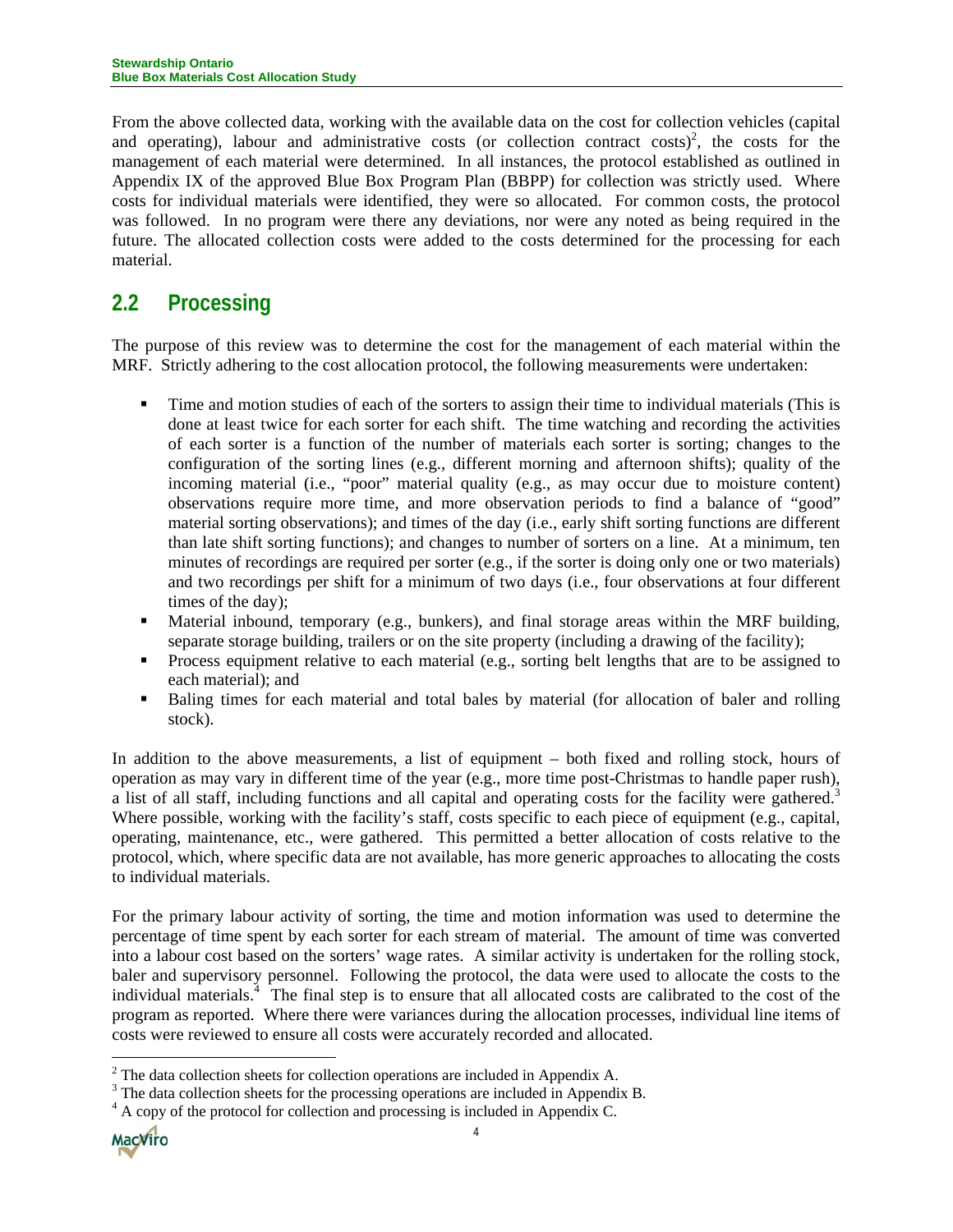# <span id="page-6-0"></span>**3. Results and Material Specific Observations**

Descriptions of each of the programs reviewed are provided in Table 3-1. To arrive at the averages for the province, the results of each program were assigned a percentage reflecting the quantity of material (tonnes) managed by programs in the province of a similar nature.

| <b>Table 3-1</b>                                                     |
|----------------------------------------------------------------------|
| <b>Program Descriptions and Provincial Percentage Representation</b> |

| Program;              | <b>Description</b>                                                         |
|-----------------------|----------------------------------------------------------------------------|
| Tonnes;               |                                                                            |
| Percentage            |                                                                            |
| <b>Representation</b> |                                                                            |
| <b>Region of Peel</b> | <b>Collection:</b>                                                         |
| 77,400 tpy            | Two compartments, weekly: fibres, containers                               |
| 50%                   | <b>Materials Collected:</b>                                                |
|                       | Newspaper, Old Corrugated Containers, Old Boxboard, Residential Mixed      |
|                       | Paper, Polyethylene Terephthalate, High Density Polyethylene, Polystyrene, |
|                       | #3-#7 Plastics, Plastic Film, Gabletop Cartons, Aseptics, Steel Cans,      |
|                       | Aluminum Cans, Clear Glass, Coloured Glass                                 |
|                       | Processing:                                                                |
|                       | Two lines: Fibres Line – ONP screen and manual sorting                     |
|                       | Containers Line – Glass screen, Ferrous magnet, Air classifier, Eddy       |
|                       | <b>Current Separator and Manual sorting</b>                                |
| <b>Essex-Windsor</b>  | Collection:                                                                |
| <b>Solid Waste</b>    | Two compartments, biweekly: fibres, containers                             |
| <b>Authority</b>      | <b>Materials Collected:</b>                                                |
| 20,000 tpy            | Newspaper, Old Corrugated Containers, Old Boxboard, Residential Mixed      |
| 25%                   | Paper, Polyethylene Terephthalate, High Density Polyethylene, #3-#7        |
|                       | Bottles, Steel Cans, Aluminum Cans, Clear Glass, Coloured Glass            |
|                       | Processing:                                                                |
|                       | Two lines: Fibres Line - Manual sorting                                    |
|                       | Containers Line – Ferrous magnet, Eddy Current Separator and Manual        |
|                       | sorting                                                                    |
| <b>Quinte/Centre</b>  | Collection:                                                                |
| and South             | Four compartments, weekly: fibres, containers, clear glass, coloured glass |
| <b>Hastings</b>       | <b>Materials Collected:</b>                                                |
| 11,000 tpy            | Newspaper, Old Corrugated Containers, Old Boxboard, Residential Mixed      |
| 15%                   | Paper, Polyethylene Terephthalate, High Density Polyethylene, Polystyrene, |
|                       | #3-#7 Plastics, Plastic Film, Gabletop Cartons, Aseptics, Steel Cans,      |
|                       | Aluminum Cans, Clear Glass, Coloured Glass                                 |
|                       | Processing:                                                                |
|                       | Two lines: Fibres Line - Manual sorting                                    |
|                       | Containers Line - Ferrous magnet, Eddy Current Separator and Manual        |
|                       | sorting                                                                    |

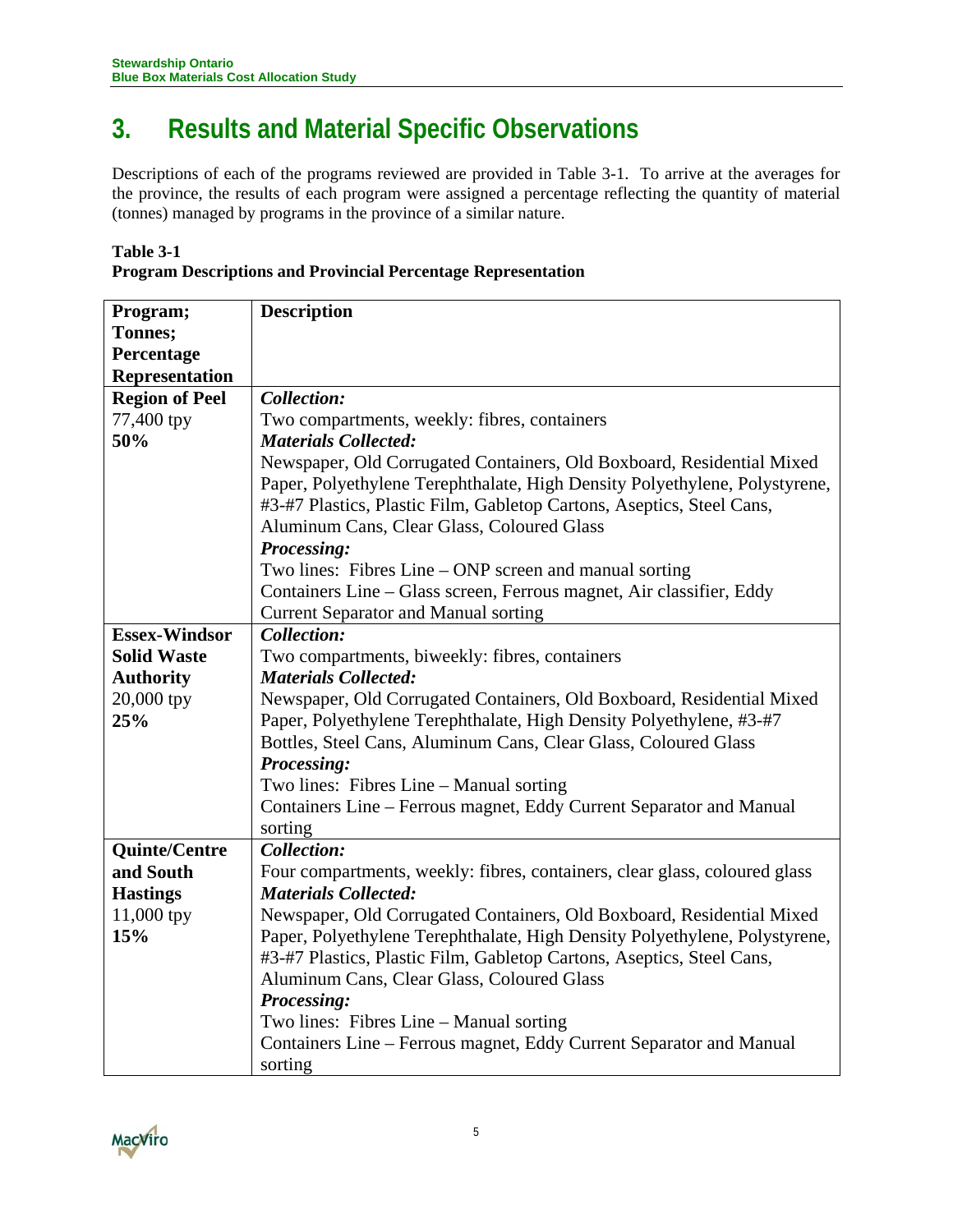### **Table 3-1 continued Program Descriptions and Provincial Percentage Representation**

| Program;              | <b>Description</b>                                                         |
|-----------------------|----------------------------------------------------------------------------|
| Tonnes;               |                                                                            |
| Percentage            |                                                                            |
| <b>Representation</b> |                                                                            |
| Haldimand-            | Collection:                                                                |
| <b>Norfolk County</b> | Haldimand: Five compartments, weekly: ONP/RMP, OCC, containers, clear      |
| $5,200$ tpy           | glass, coloured glass                                                      |
| 5%                    | Norfolk: Four compartments, weekly: fibres, containers, clear glass,       |
|                       | coloured glass                                                             |
|                       | <b>Materials Collected:</b>                                                |
|                       | Newspaper, Old Corrugated Containers, Old Boxboard, Residential Mixed      |
|                       | Paper, Polyethylene Terephthalate, High Density Polyethylene, Polystyrene, |
|                       | #3-#7 Plastics, Plastic Film, Gabletop Cartons, Aseptics, Steel Cans,      |
|                       | Aluminum Cans, Aluminum Foil, Clear Glass, Coloured Glass                  |
|                       | Processing:                                                                |
|                       | Two lines: Fibres Line – Manual sorting                                    |
|                       | Containers Line – Ferrous magnet, Eddy Current Separator and Manual        |
|                       | sorting                                                                    |
| Recyclage             | Collection:                                                                |
| <b>Alexandria</b>     | Alexandria: Two compartments, weekly: All materials; OCC                   |
| <b>Recycling</b>      | North/South Glengarry: Four compartments, weekly: fibres, containers,      |
| <b>Equipe (RARE)</b>  | clear glass, coloured glass                                                |
| 980 tpy               | Port Hawkesbury: Fully commingled                                          |
| 5%                    | <b>Materials Collected:</b>                                                |
|                       | Newspaper, Old Corrugated Containers, Old Boxboard, Residential Mixed      |
|                       | Paper, Polyethylene Terephthalate, High Density Polyethylene, #3-#7        |
|                       | Plastics, Plastic Film, Gabletop Cartons, Aseptics, Steel Cans, Aluminum   |
|                       | Cans, Aluminum Foil, Clear Glass, Coloured Glass                           |
|                       | Processing:                                                                |
|                       | One Line: $\frac{1}{2}$ time Fibres Line – Manual sorting                  |
|                       | 1/2 time Containers Line – Ferrous magnet, Eddy Current Separator and      |
|                       | Manual sorting                                                             |

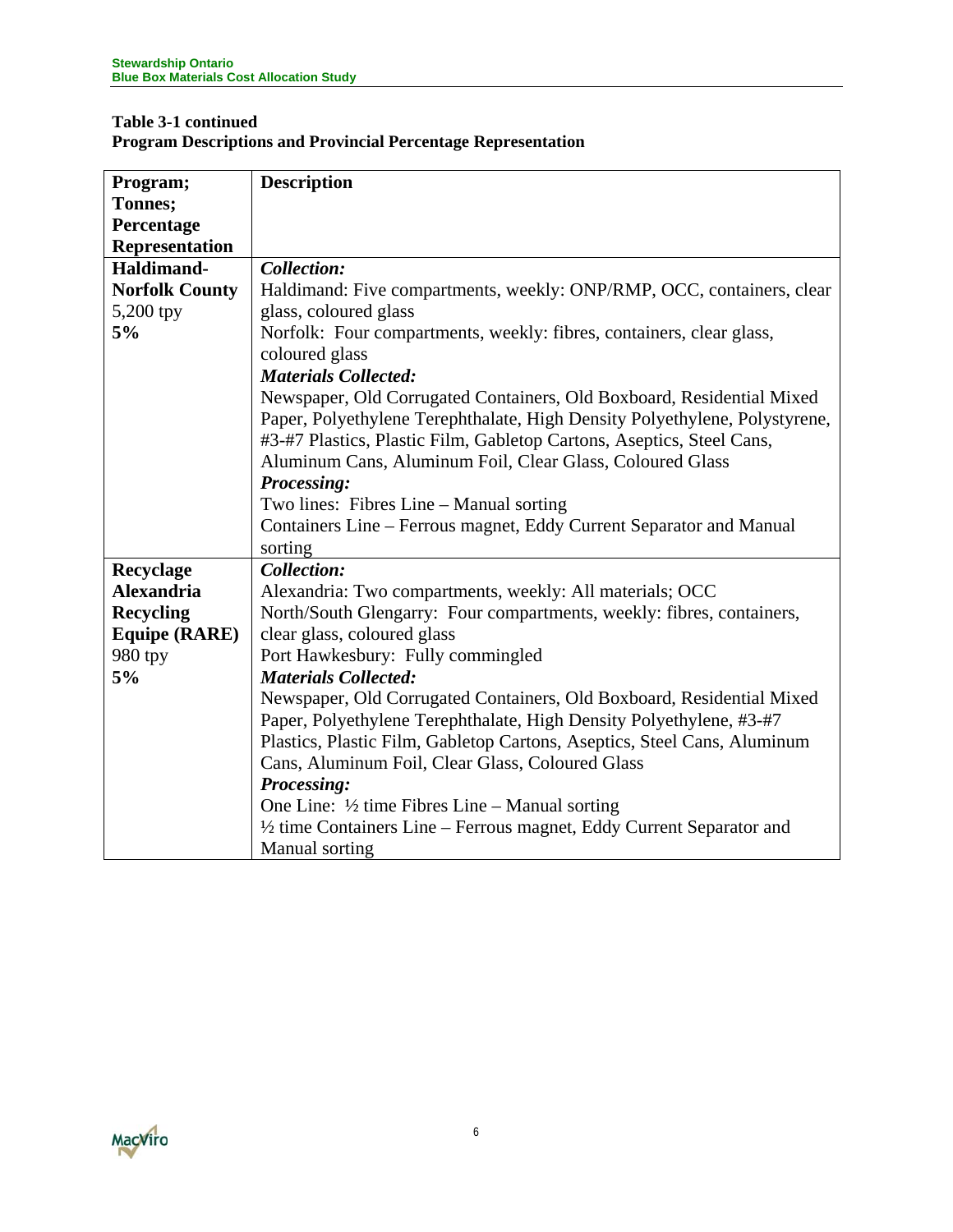# <span id="page-8-0"></span>**3.1 Material Costs**

With the following exceptions, all of the costs shown in Table 3-2 are based on sampling from all five programs:

| <b>Material</b>           | <b>Number of Programs;</b>                                   |
|---------------------------|--------------------------------------------------------------|
|                           | <b>Percentage Representation (from Table 3-1)</b>            |
| Polystyrene               | Three Programs (Peel, Quinte, Haldimand-Norfolk)<br>70%      |
| <b>Plastic Film</b>       | Four Programs (Peel, Quinte, Haldimand-Norfolk, RARE)<br>75% |
| <b>Other Plastics</b>     | Four Programs (Peel, Quinte, Haldimand-Norfolk, RARE)<br>75% |
| Gabletop Cartons/Aseptics | Four Programs (Peel, Quinte, Haldimand-Norfolk, RARE)<br>75% |

With the negotiated net cost of the Blue Box Program increasing by about one third between 2001 and 2002, increases in the material-specific gross costs were anticipated. However, because of changes in the means by which some materials are managed, and a better approach to the collection and allocation of the costs, cost increases were not universal. Outlined below are brief explanations for the changes seen in each of the fourteen materials in Table 3-2.

As well, since some of the initial planning estimates of the cost of management of materials in 2001 were based on similar but older studies and datasets, the costs identified through this study are considered much more accurate and can serve as a strong basis for the fees in 2004 and likely future years.

### **Table 3-2 Gross Costs for the Blue Box Materials**

| Material                        | <b>ONP</b>      |   | <b>OCC</b>     |    | <b>OBB</b>  |    | <b>Residential</b><br>Mixed Paper |   | <b>Plastic Film</b>         |   | PS                 |    | <b>PET</b>               |
|---------------------------------|-----------------|---|----------------|----|-------------|----|-----------------------------------|---|-----------------------------|---|--------------------|----|--------------------------|
| <b>Gross Cost Per Tonne (1)</b> | 90.00           |   | 372.00         | s  | 340.00      | \$ | 159.00                            |   | 1,338.00                    | s | 1,613.00           | s  | 930.00                   |
| 2001 BBPP Gross Cost            | 85.00<br>S      | £ | 270.00         | \$ | 400.00      | £  | 85.00                             | £ | 900.00                      | £ | 870.00             | £  | 700.00                   |
| Percentage Change               | 5.9%            |   | 37.8%          |    | $-15.0%$    |    | 87.1%                             |   | 48.7%                       |   | 85.4%              |    | 32.9%                    |
|                                 |                 |   |                |    |             |    |                                   |   |                             |   |                    |    |                          |
| Material                        | <b>Aluminum</b> |   | <b>Ferrous</b> |    | <b>HDPE</b> |    | Other Plastic                     |   | Gabletop/<br><b>Aseptic</b> |   | <b>Clear Glass</b> |    | <b>Coloured</b><br>Glass |
| <b>Gross Cost Per Tonne (1)</b> | 733.00          |   | 240.00         | \$ | 877.00      | \$ | 866.00                            |   | 728.00                      |   | 144.00             | \$ | 137.00                   |
| 2001 BBPP Gross Cost            | 550.00          |   | 230.00         | £  | 770.00      | £  | 870.00                            |   | 350.00                      |   | 190.00             | £  | 190.00                   |

13.9%

4.3%

108.0%

 $-24.2%$ 

 $-27.9%$ 

 $0.5%$ 

Percentage Change (1) Rounded to the nearest dollar.

## **3.1.1 Old Newspaper (ONP)**

33.3%

The gross cost allocated to ONP increased by slightly less than 6% between 2001 and 2002. The manner in which ONP is being managed did not change between 2001 and 2002. Therefore, most of the cost increase can be attributed to general increases in the negotiated and approved net cost of the municipal

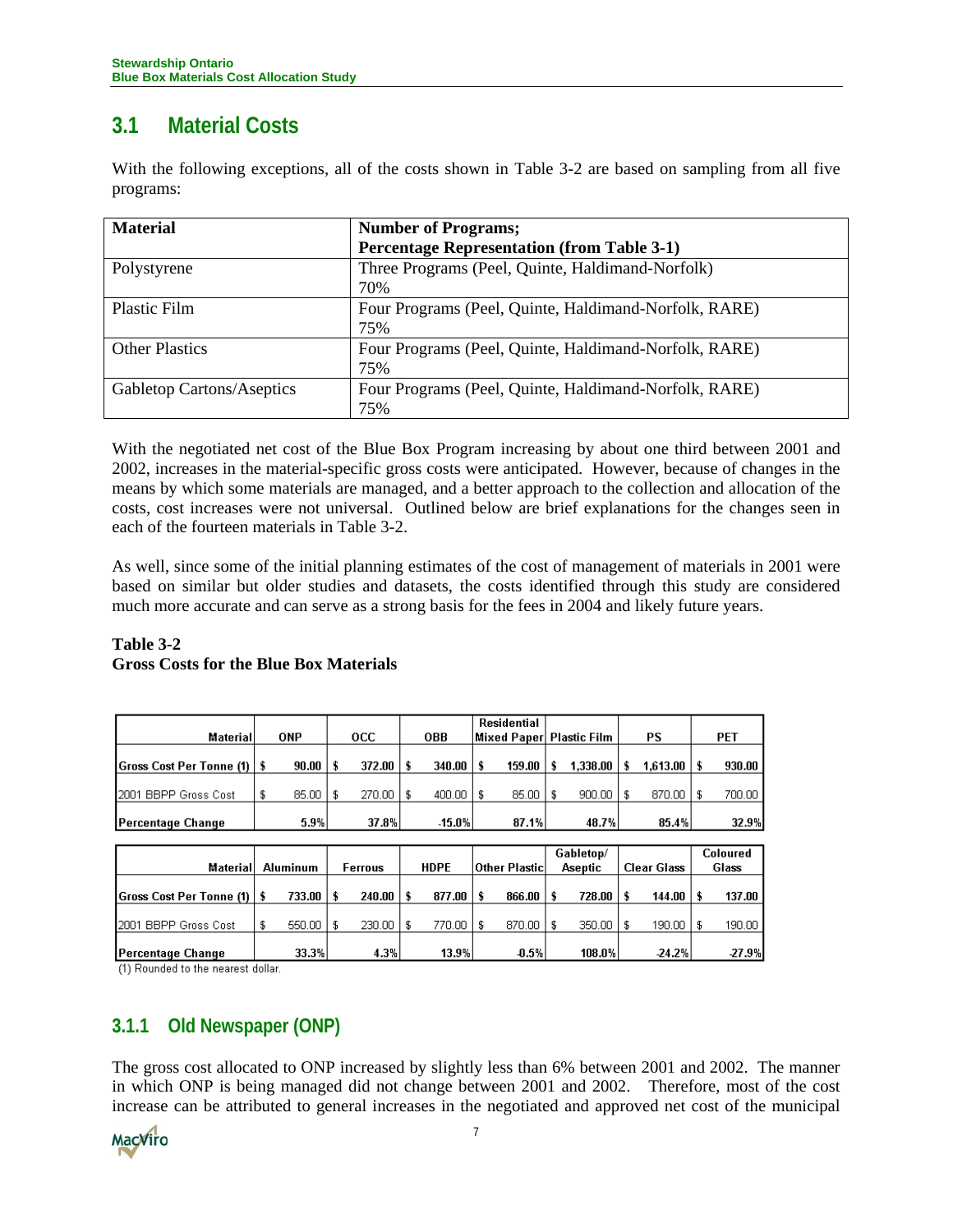<span id="page-9-0"></span>system as a whole. With the change in collection systems to fully commingled (e.g., Toronto, Peel), ONP costs could increase in the future as there will be a cost associated with separating the fibres and containers streams and with cleaning the ONP to meet end market specifications.

## **3.1.2 Old Corrugated Containers (OCC)**

The gross cost allocated to OCC for 2002 increased by almost 38% (over the cost for 2001. There was no increase in the quantity of OCC recovered in that period. Part of the reason for the cost increase is attributable to a better measurement of OCC managed in the blue box system that is from residential, rather than industrial, commercial and institutional (IC&I) sources. This check of the tonnage datacall, as undertaken by the Ministry of Environment, Association of Municipalities of Ontario and Stewardship Ontario, resulted in a lowering of the reported OCC tonnages to better reflect generation rates in the province (as defined by waste audits). A second reason for an increase in the allocated costs can be attributed to the reference programs that were used to determine the cost for OCC last year. Two of the programs were much better than average at managing the OCC (only confirmed after reviewing the results of the financial datacall), which resulted in a lower cost than what would be seen by "average" programs in the province. Combining this with the general increase in the negotiated and approved net cost of the municipal Blue Box Program, combined with a lowering in the number of tonnes managed, results in a higher per tonne cost.

## **3.1.3 Old Boxboard (OBB)**

The gross cost allocated to OBB decreased by approximately 15% in 2002 over 2001. This is primarily because of the manner in which the cost is calculated. In 2001, in assigning costs to OBB, there was no provision for the fact that part of the cost for the management of OBB rests in the cost to manage ONP. This is because part of the OBB is "sorted" with the ONP, as ONP (which contains both OBB and Residential Mixed Paper) is a negatively sorted material and, it carries a lower cost per tonne to manage. In 2002, part of the OBB cost is based on the cost to manage ONP. This had the effect of lowering the cost per tonne managed.

### **3.1.4 Residential Mixed Paper (RMP)**

In 2001, a lack of data precluded identifying a separate management cost for RMP. As much of the paper is managed in the ONP stream, it was assigned the same cost per tonne. In the work completed for this study, it was possible to identify a separate cost for the management of RMP. Therefore, the cost for 2002 is considered the first estimate that more closely represents the actual cost of managing the material.

### **3.1.5 Plastic Film**

The cost for the management of plastic film is high primarily because of the nature in which it is managed. Because it can cause problems with automated sorting systems and covers other materials, making it difficult to sort them, it is necessary that the plastic film be completely (or as close as possible) removed from the system. The very slow sorting rates associated with the material means that there is a lot of labour assigned to the material. The quantity of plastic film managed in 2002 increased by more than 95% over 2001. Larger quantities lead to more sorting requirements (i.e., more staff) and more time assigned for baling. Limited markets for the material has also meant that the material is taking up more space in the MRFs as it is being stored until a market can be secured.

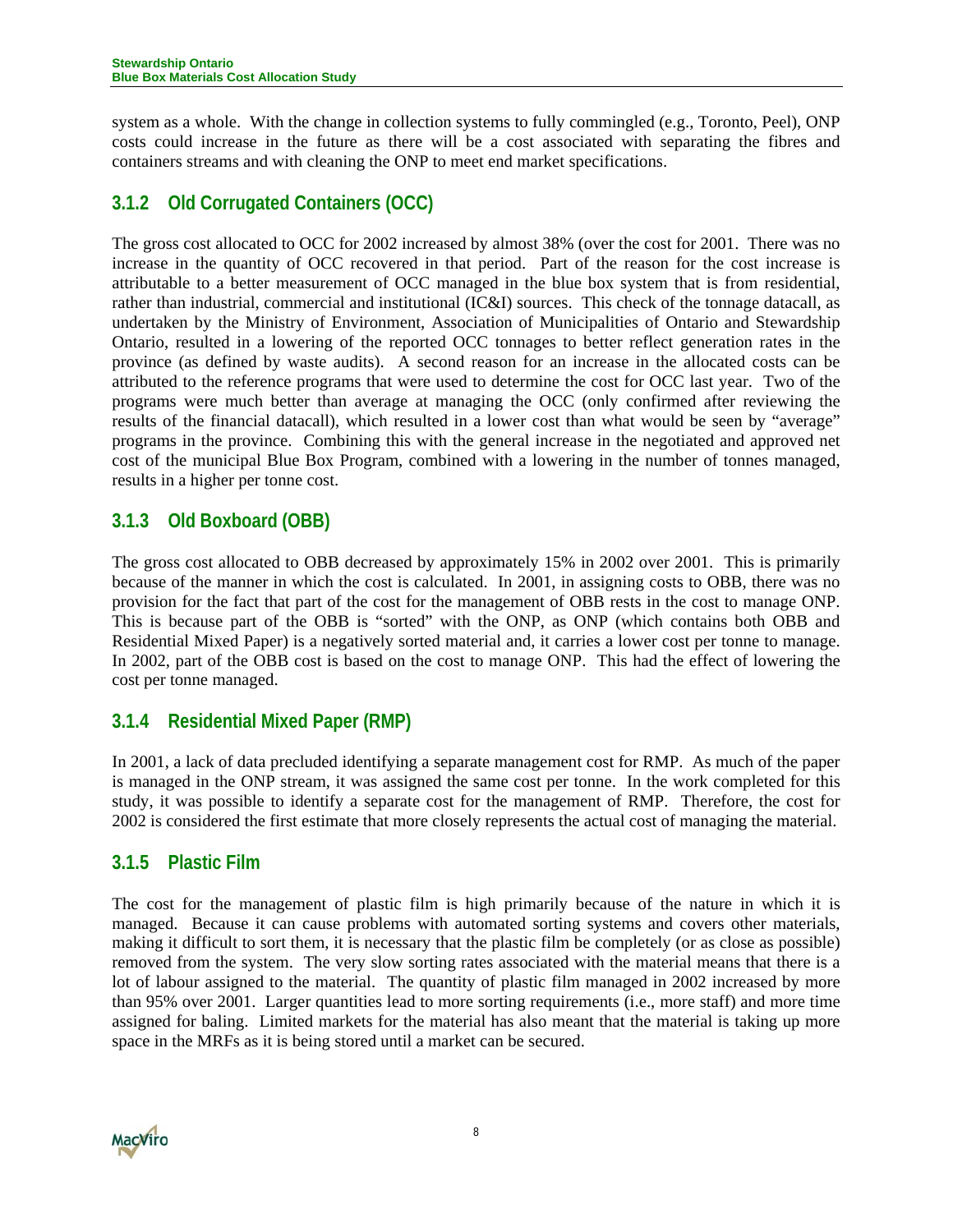## <span id="page-10-0"></span>**3.1.6 Polystyrene (PS)**

The cost assigned to PS in 2001 was based on a limited dataset. Therefore, the cost determined in 2002 is considered to be the establishment of a better base number. The high cost associated with PS can be attributed to a very slow sorting rate, the long time it takes to bale the material and its storage requirements (as end markets are limited).

## **3.1.7 Polyethylene Terephthalate (PET)**

The cost allocated to PET in 2002 increased by almost 33% over 2001. Much of this cost increase is a result of increased sorting requirements associated with the proliferation of single serve PET. Although the number of pieces of PET that can and are being sorted per hour are consistent with past observations, because the weight per piece is lower, the quantity sorted per sorter per hour is lower, resulting in a higher sorting cost. The increase in the overall quantity of PET (up over 15% from 2001) has forced an increase in the space assigned both on the sorting line and in the bunkers for PET (otherwise the bunker fills too quickly, disrupting baling schedules). One other reason why PET costs are increasing is because of the confusion over plastics types on the line by sorters, most of whom are temporary staff who cannot identify PET by brand (a common approach used by full time staff to ensure proper separation and increased recovery of dissimilar PET packaging types). For example, frosted white PET used in two product lines is confusing to sorters. It was observed being sorted with PET, HDPE and with other bottles.

## **3.1.8 High Density Polyethylene (HDPE)**

The cost allocated to HDPE in 2002 increased by approximately 14% over 2001. The primary reasons for the increase in costs are the increase in the sorting requirements (as the quantities have increased – up about 13% in 2002) and the fact that programs are now devoting more permanent space to the storage of the sorted bottles (i.e., as compared to past ABC studies which found only limited space was allocated to HDPE).

### **3.1.9 Other Plastics**

The cost per tonne managed for other plastics in 2001 was based on a very limited dataset. Only recently have more municipalities added all other plastic containers to the recycling programs. Therefore, the cost per tonne identified for 2002 is considered a more realistic current approximation of the actual cost for the management of the stream of materials.

### **3.1.10 Aluminum**

Only one cost was identified for aluminum. Although aluminum foil was being managed by two of the programs, in only one was it a separate stream, baled and marketed separately. The quantity of aluminum managed in 2002 did not increase compared to 2001. Because of the value of the aluminum and the tight market specifications for the material, facilities are now assigning increased staff to ensure both as much of the aluminum as economically possible is being recovered (as municipalities try to get every can) and more importantly, to clean up the aluminum.

### **3.1.11 Steel Cans**

It was not possible to identify separate costs for the management of steel food and beverage containers, steel paint cans and steel aerosols. Therefore, the number shown represents all steel containers. As the

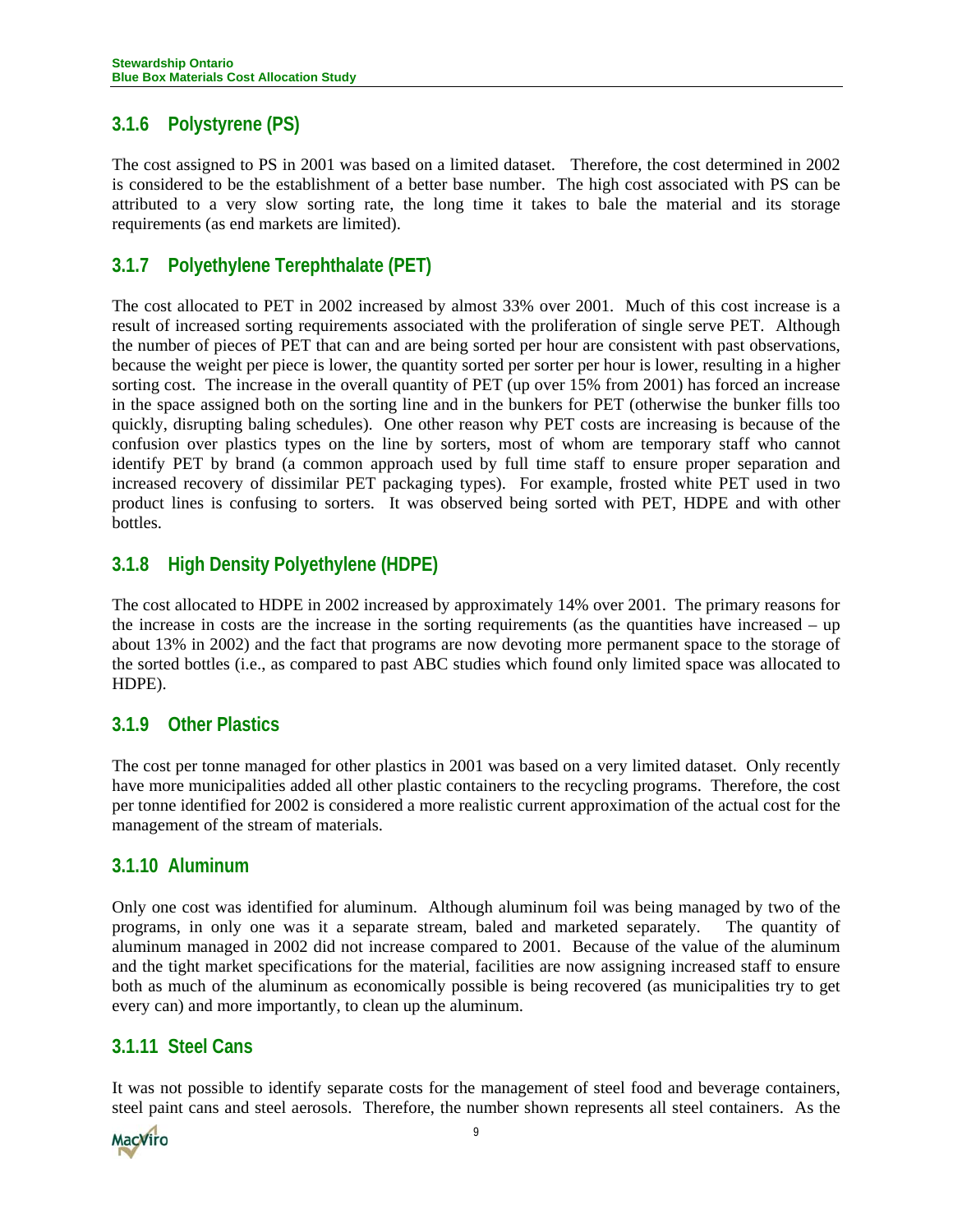<span id="page-11-0"></span>management method for steel has not changed much, it did not see much of a change in the cost per tonne managed.

## **3.1.12 Gabletop and Aseptics**

Managed as a single stream, it is not possible to identify a separate cost for the two materials. The pertonne cost allocated to these materials increased for 2002 over 2001 more than for any other material (approximately 108%). In reality, the cost per tonne for these materials in 2001 was an estimation with very limited, older data. In past analyses of facilities managing the materials, gabletop containers and aseptics were only recovered if there was time after sorting all other materials from the containers line. This is no longer the case. As gabletops and aseptics are recognized as a material requiring management, they are being allotted both more sorters and dedicated space in the MRFs. This has resulted in more fixed and variable costs being assigned to the materials.

### **3.1.13 Clear Glass and Coloured Glass**

Glass, both clear and coloured, has become a material where little effort is put forth to positively sort a clean stream for end markets. With three mix glass accounting for up to 50% of the glass being managed by municipalities, as it requires no sorting and minimal infrastructure it, along with coloured glass, which is the negative sort, has a low cost per tonne to manage. The higher cost for clear glass can be attributed to the costs associated with the sorters, which positively sort the clear glass.

# **4. Conclusions**

As the costs identified in 2001 for the management of some of the materials were based on older studies and datasets, with the benefit of willing participants who all provided excellent data to supplement the financial datacall information, combined with the information on equipment costs garnered through discussions with equipment suppliers, the new dataset is considered quite robust and the costs identified through this study much more accurate. As such, the results of this work will provide a very sound basis for future reference.

With changing collection and processing systems, specifically the move by Toronto, York and Peel Regions to single stream collection and processing, the costs identified through this study will require yearly updates to ensure they accurately reflect the current systems. These additional studies (i.e., additional municipalities) will add to the strength and integrity of the dataset with respect to its ability to accurately reflect current gross costs for the management of individual materials within the Blue Box.

Ongoing work on clearly identifying exactly what is being recovered by municipalities through their curbside and depot collection programs is also important, as the total cost assigned to each material is dependent on the gross cost, total tonnes managed and the revenues received for those tonnes. Properly accounting for all three aspects is critical as an accurate portrayal of the net cost of the management of each material is critical to correctly assigning stewards fees through the Stewardship Ontario Pay In Model.

The protocol developed by the Materials and Packaging Advisory Committee worked very efficiently. No changes were made to the protocol. At this time, no changes are being anticipated as being needed to properly allocate the costs in the future, even under changing program approaches (e.g., single stream collection and processing).

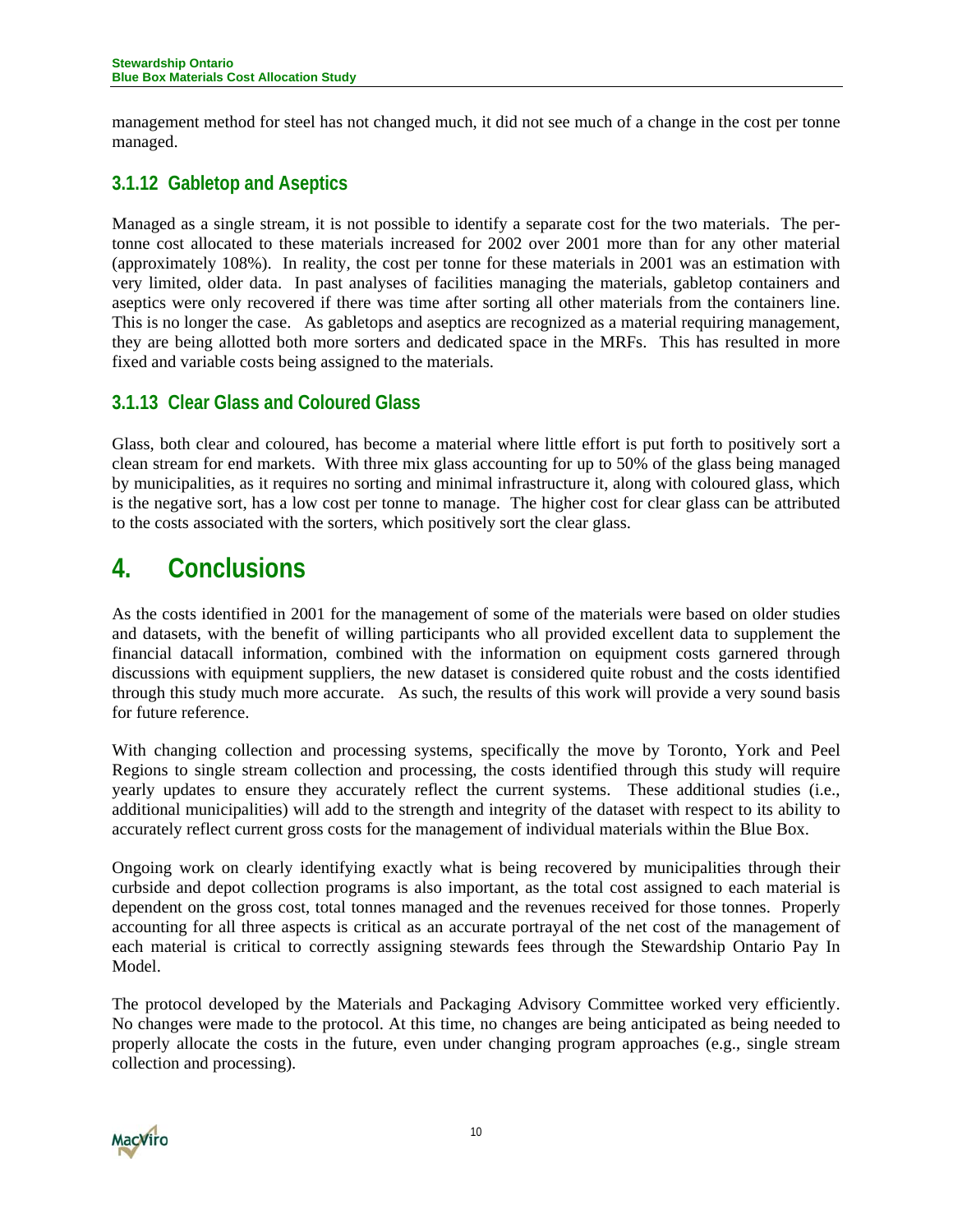# **Appendix A: Collection Data Collection Sheets**

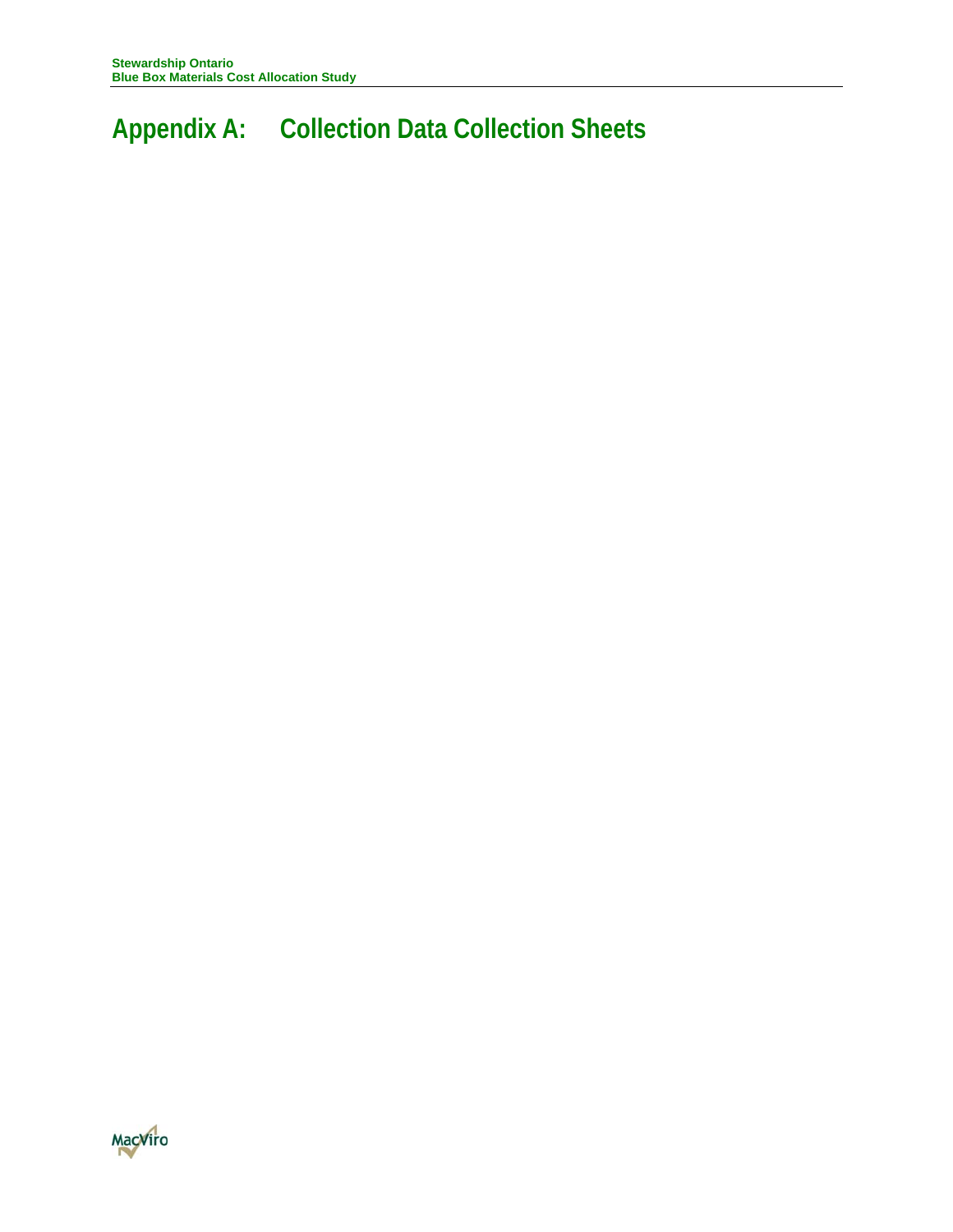#### **Stewardship Ontario Blue Box Materials Cost Allocation Study**

#### Table A-1a  $|{\mathsf C}{\mathsf o}{\mathsf s}{\mathsf t}$  Allocation Checklist Collection System Equipment Capital - Collection **Drivers Cost Per Amortization Leased Vehicles** Description **Number** Unit Period **Number** Pay Scales Pay Rate (\$/hr) Rate **Annual Cost**  $\overline{\%}$  $\overline{\mathfrak{s}}$  $\sqrt[6]{3}$  $\sqrt[6]{3}$ 1  $\overline{\%}$  $\overline{\mathfrak{s}}$  $\overline{2}$  $\overline{\mathfrak{s}}$  $\overline{\mathfrak{s}}$  $\overline{\%}$  $\overline{\mathfrak{s}}$  $\sqrt{3}$ \$  $\overline{\mathfrak{s}}$  $\overline{\%}$  $\overline{\mathfrak{s}}$  $\overline{4}$  $\overline{\mathfrak{s}}$  $\overline{\%}$  $\overline{5}$  $\overline{\mathbf{3}}$  $\overline{\mathfrak{s}}$  $\overline{\mathbf{3}}$  $\overline{\mathfrak{s}}$  $\overline{\%}$  $\overline{\mathfrak{s}}$  $\overline{6}$  $\overline{\mathbf{s}}$  $\overline{\mathfrak{s}}$  $\overline{\%}$  $\overline{\mathfrak{s}}$ 7 Ŧ.  $\overline{\mathfrak{s}}$  $\overline{\%}$  $\overline{\mathfrak{s}}$  $\overline{8}$  $\overline{\mathbf{s}}$  $\overline{\%}$ T. ॿ  $\sqrt{3}$ \$  $\overline{\%}$  $\overline{\mathfrak{s}}$  $\overline{\mathfrak{s}}$  $10$  $\overline{\mathfrak{s}}$  $\overline{\mathfrak{s}}$  $\overline{\%}$ T.  $\overline{11}$ Ŧ.  $\overline{\%}$  $\overline{12}$  $\overline{\mathfrak{s}}$  $\overline{\mathfrak{s}}$  $\sqrt{3}$  $\overline{13}$  $\overline{\%}$  $\overline{\mathfrak{s}}$  $\sqrt{3}$ S  $\overline{\mathbf{s}}$  $\overline{\%}$  $\overline{\mathfrak{s}}$  $14$  $\overline{\mathfrak{s}}$ \$  $\overline{\%}$ \$  $\overline{15}$ S  $\overline{16}$  $\overline{\mathbf{s}}$  $\overline{\%}$  $\overline{\mathfrak{s}}$  $\overline{\mathfrak{s}}$  $\overline{\mathfrak{s}}$  $\overline{\%}$ Ŧ,  $\overline{17}$  $\overline{\mathfrak{s}}$  $\overline{\%}$  $\overline{\mathfrak{s}}$  $\overline{18}$  $\overline{\mathbf{s}}$  $\overline{\mathfrak{s}}$  $\overline{\%}$  $\overline{19}$  $\overline{\mathfrak{s}}$  $\overline{\mathfrak{s}}$ \$  $\overline{\%}$  $\overline{\mathbb{S}}$  $\overline{20}$  $\overline{\mathbf{S}}$ -96 Only include vehicles over the past seven years **Supervisors** 1 \$  $\overline{2}$  $\overline{\mathfrak{s}}$  $\overline{3}$  $\overline{\mathfrak{s}}$  $\sqrt{4}$  $\overline{\mathfrak{s}}$ Supervisory Vehicles - Purchased **Supervisory Vehicles - Leased Cost Per Amortization** Annual  $\|$ Description **Number** Unit **Description Number** Cost Period Rate  $\overline{\%}$ \$ \$  $\overline{\%}$  $\overline{\mathfrak{s}}$  $\overline{\$}$  $\overline{\%}$  $\overline{\mathfrak{s}}$  $\overline{\mathfrak{s}}$

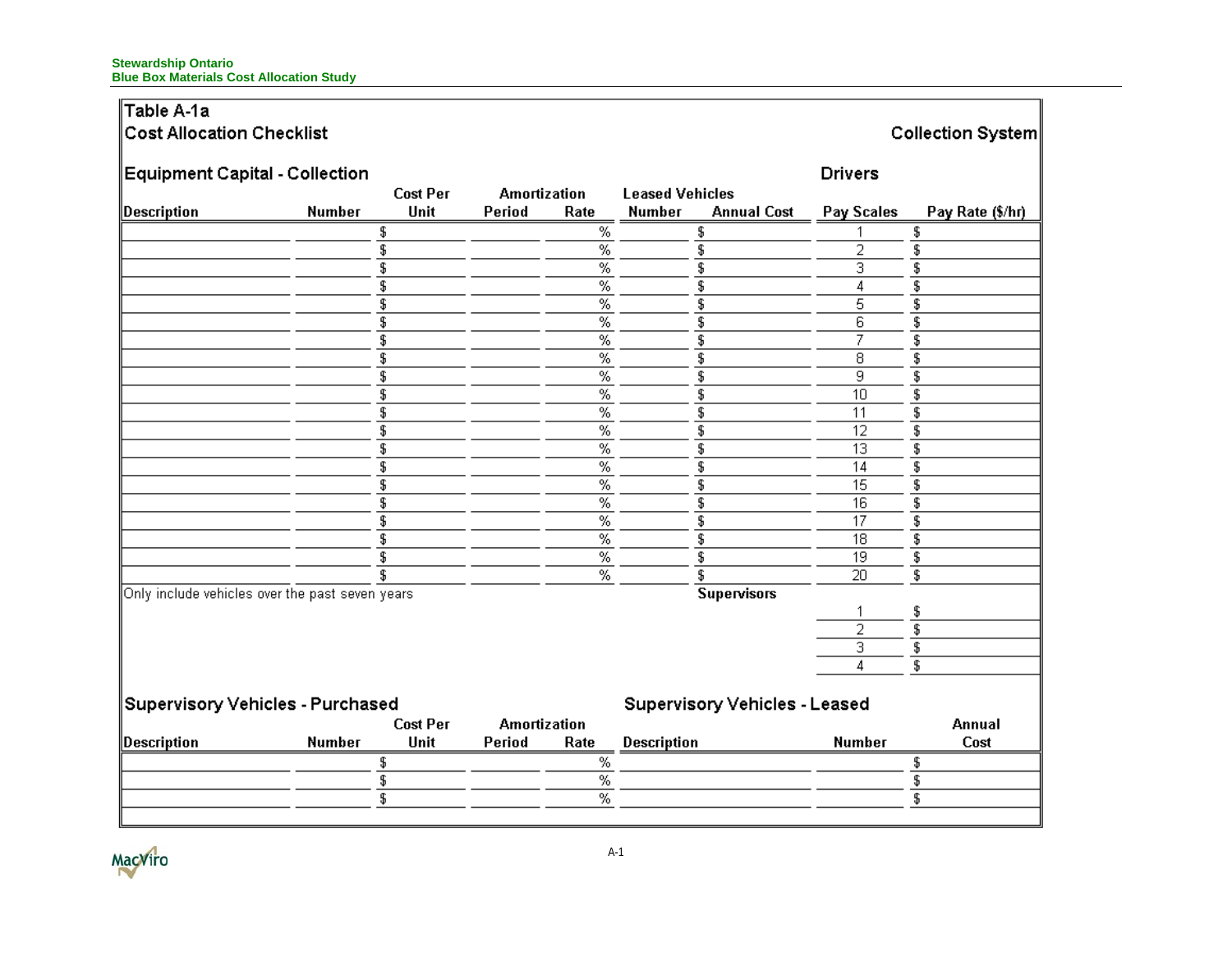### Table A-1b Cost Allocation Checklist

## Equipment Operating

| Fuel - Collection Vehicles          | \$ |
|-------------------------------------|----|
| Fuel - Supervisory Vehicles         | \$ |
| Licensing                           | \$ |
| nsurances                           | ţ, |
| Equipment rental                    | \$ |
| Equipment leasing                   | \$ |
| Equipment repair/maintenance - CV   | \$ |
| Tires - CV                          | \$ |
| Equipment repair/maintenance - SV   | \$ |
| Tires - SV                          | \$ |
| Supplies                            | \$ |
| Communications (e.g., cell phones). | \$ |
| Travel expenses                     | \$ |
| Advertising/promotion               | \$ |
| Fees/dues                           | ç, |
| Safety Equipment                    | \$ |
| Training/Education                  | \$ |
| Uniforms                            | \$ |
| Bad debts                           | \$ |
| Bank charges and interest           | \$ |
| Professional services               | \$ |
| Research and development            | \$ |
| Depreciation                        | \$ |
| Miscellaneous expenses              | \$ |
| Other:                              | \$ |
| Other:                              | \$ |
| Other:                              | \$ |
| Other:                              | \$ |
| Other:                              | \$ |
| Other:                              | \$ |
| Other:                              | \$ |
| Other:                              | \$ |
|                                     |    |
|                                     |    |

### Administration

<u>.</u>

 $\overline{\phantom{0}}$ 

| Permanent Salaries                                           | \$                        |
|--------------------------------------------------------------|---------------------------|
| Benefits                                                     | \$                        |
| Contract Workers                                             | \$                        |
| Benefits                                                     | Ţ,                        |
| Employee Training/Education                                  | \$                        |
| Occupancy Costs (rent)                                       | \$                        |
| Communications (e.g., telephone)                             | \$                        |
| Office Supplies                                              | \$                        |
| Office Equipment                                             | \$                        |
| Office Equipment Rental                                      | \$                        |
| Office Equipment Leasing                                     | \$                        |
| Travel Expenses                                              | \$                        |
| Advertising and Promotion                                    | Ţ,                        |
| Fees/Dues                                                    | \$                        |
| nsurances                                                    | \$                        |
| Property/Business Taxes                                      | \$                        |
| Professional Services                                        | \$                        |
| Bad Debts                                                    | \$                        |
| Bank Charges and Interest                                    | \$                        |
| Research and Development                                     | \$                        |
| Seminars, Conferences, etc.                                  | \$                        |
| Miscellaneous Administration Costs                           | \$                        |
| Other: I                                                     | \$                        |
| Other:                                                       | \$                        |
| Other:<br>the control of the control of the control of       | \$                        |
| Other: I                                                     | \$                        |
| Other: I<br><u> 1989 - Johann Barbara, martxa a filial a</u> | \$                        |
| Other:                                                       | \$                        |
| Other:                                                       | \$                        |
| Other:                                                       | \$                        |
| Other:                                                       | \$                        |
| Other:                                                       | $\overline{\mathfrak{s}}$ |
|                                                              |                           |
|                                                              |                           |

Collection System

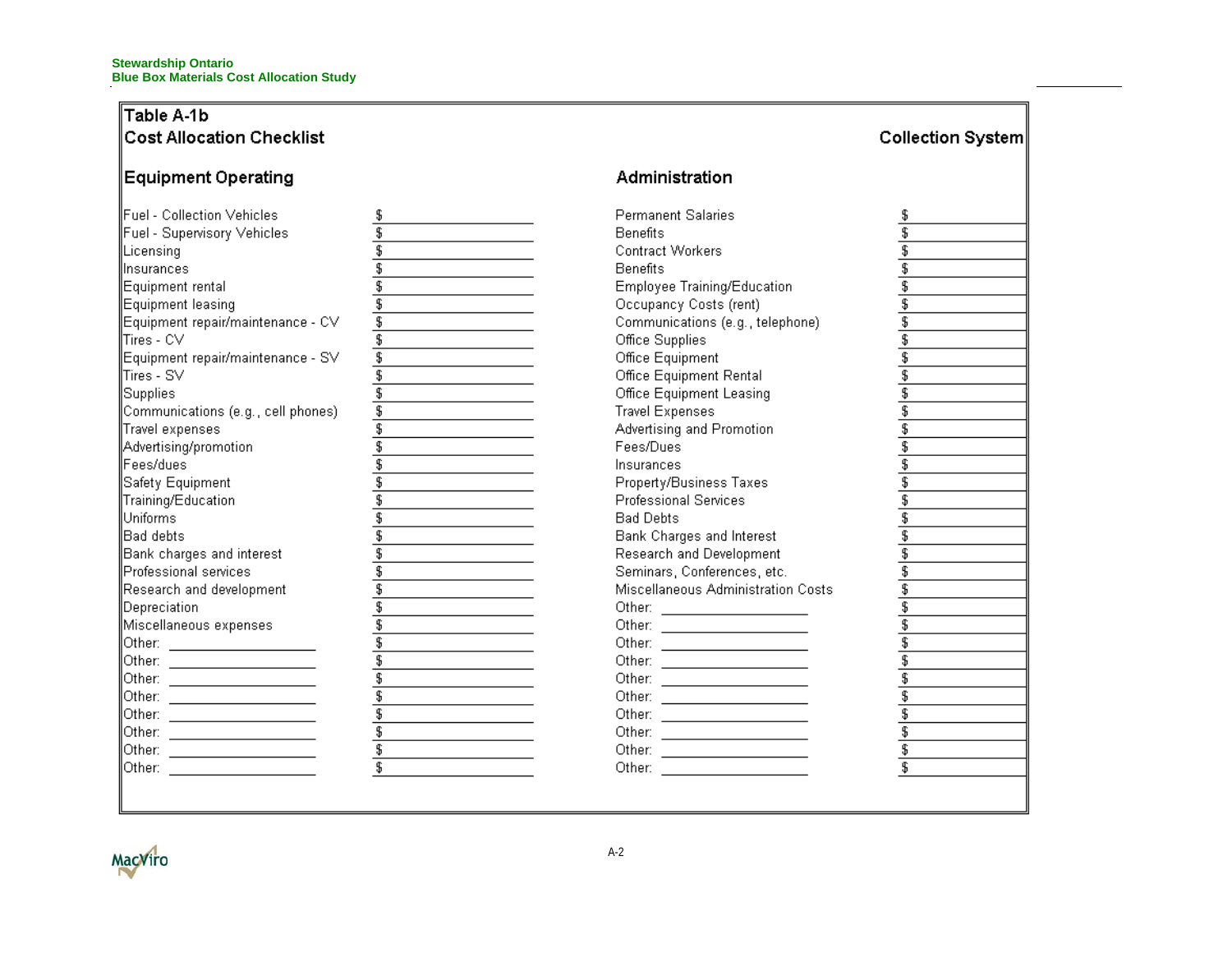# **Appendix B: Processing Data Collection Sheets**

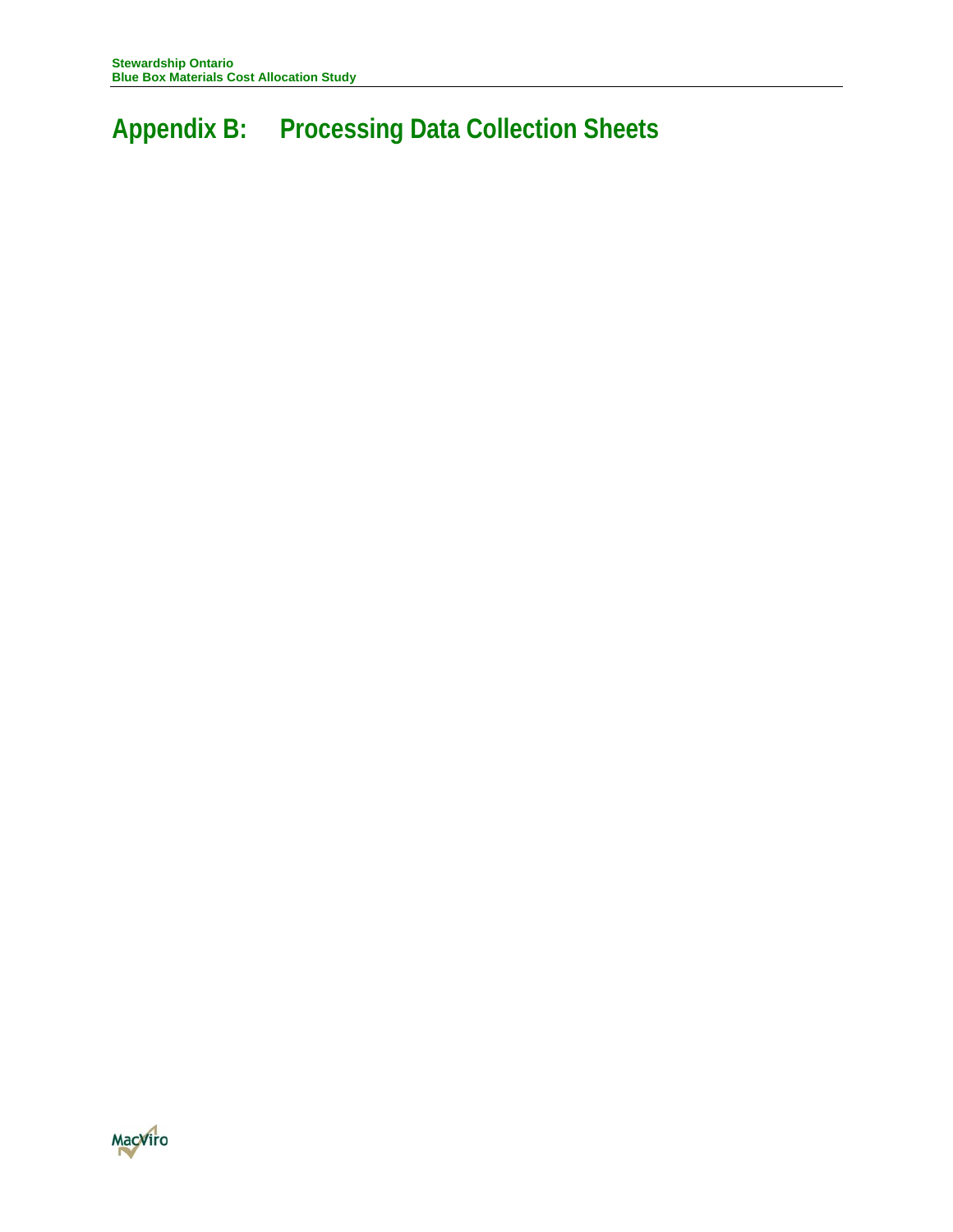# Table B-2a

|  | <b>Cost Allocation Checklist</b> |  |
|--|----------------------------------|--|
|  |                                  |  |

# Processing System

| Equipment Capital - Common Line |        | <b>Cost Per</b> |                               |                 | Sorters        |                                |                  |
|---------------------------------|--------|-----------------|-------------------------------|-----------------|----------------|--------------------------------|------------------|
| Description                     | Number | Unit            | <b>Amortization</b><br>Period | Rate            | <b>Station</b> | <b>Materials Sorted/Duties</b> | Pay Rate (\$/hr) |
|                                 |        | 5               |                               | %               |                |                                | \$               |
|                                 |        | £               |                               | $\overline{\%}$ | 2              |                                |                  |
|                                 |        | \$              |                               | %               | з              |                                |                  |
|                                 |        |                 |                               | %               |                |                                |                  |
|                                 |        | \$              |                               | $\overline{\%}$ | 5              |                                |                  |
|                                 |        | £               |                               | $\overline{\%}$ | 6              |                                |                  |
|                                 |        | \$              |                               | $\overline{\%}$ | $\overline{z}$ |                                |                  |
|                                 |        | £               |                               | $\%$            | 8              |                                |                  |
|                                 |        | \$              |                               | $\overline{\%}$ | 9              |                                |                  |
|                                 |        |                 |                               | $\frac{9}{6}$   | 10             |                                |                  |
|                                 |        | \$              |                               | ℅               | 11             |                                |                  |
|                                 |        |                 |                               | $\overline{\%}$ | 12             |                                |                  |
|                                 |        | \$              |                               | %               | 13             |                                |                  |
|                                 |        | \$              |                               | $\overline{\%}$ | 14             |                                |                  |
|                                 |        | £               |                               | $\frac{9}{6}$   | 15             |                                |                  |
|                                 |        |                 |                               | $\overline{\%}$ | 16             |                                |                  |
|                                 |        | £               |                               | $\overline{\%}$ | 17             |                                |                  |
|                                 |        | \$              |                               | $\frac{9}{6}$   | 18             |                                |                  |
|                                 |        | \$              |                               | $\%$            | 19             |                                |                  |
|                                 |        | \$              |                               | $\%$            | 20             |                                | \$               |
|                                 |        |                 |                               | %               |                |                                |                  |
|                                 |        | £               |                               | %               |                |                                |                  |
|                                 |        | \$              |                               | ℅               |                |                                |                  |
|                                 |        | \$              |                               | $\overline{\%}$ |                |                                |                  |
|                                 |        |                 |                               |                 |                |                                |                  |
| Rolling Stock - Purchased       |        | Cost Por        | <b>Amortization</b>           |                 |                | Rolling Stock - Leased         | Annual           |

|             |        | Cost Per | Amortization |      |
|-------------|--------|----------|--------------|------|
| Description | Number | Unit     | Period       | Rate |
|             |        |          |              |      |
|             |        |          |              | %    |
|             |        |          |              |      |
|             |        |          |              | ℅    |
|             |        |          |              | %    |

| <b>Description</b> | <b>Number</b> | мшиан<br>Cost |
|--------------------|---------------|---------------|
|                    |               |               |
|                    |               |               |
|                    |               |               |
|                    |               |               |
|                    |               |               |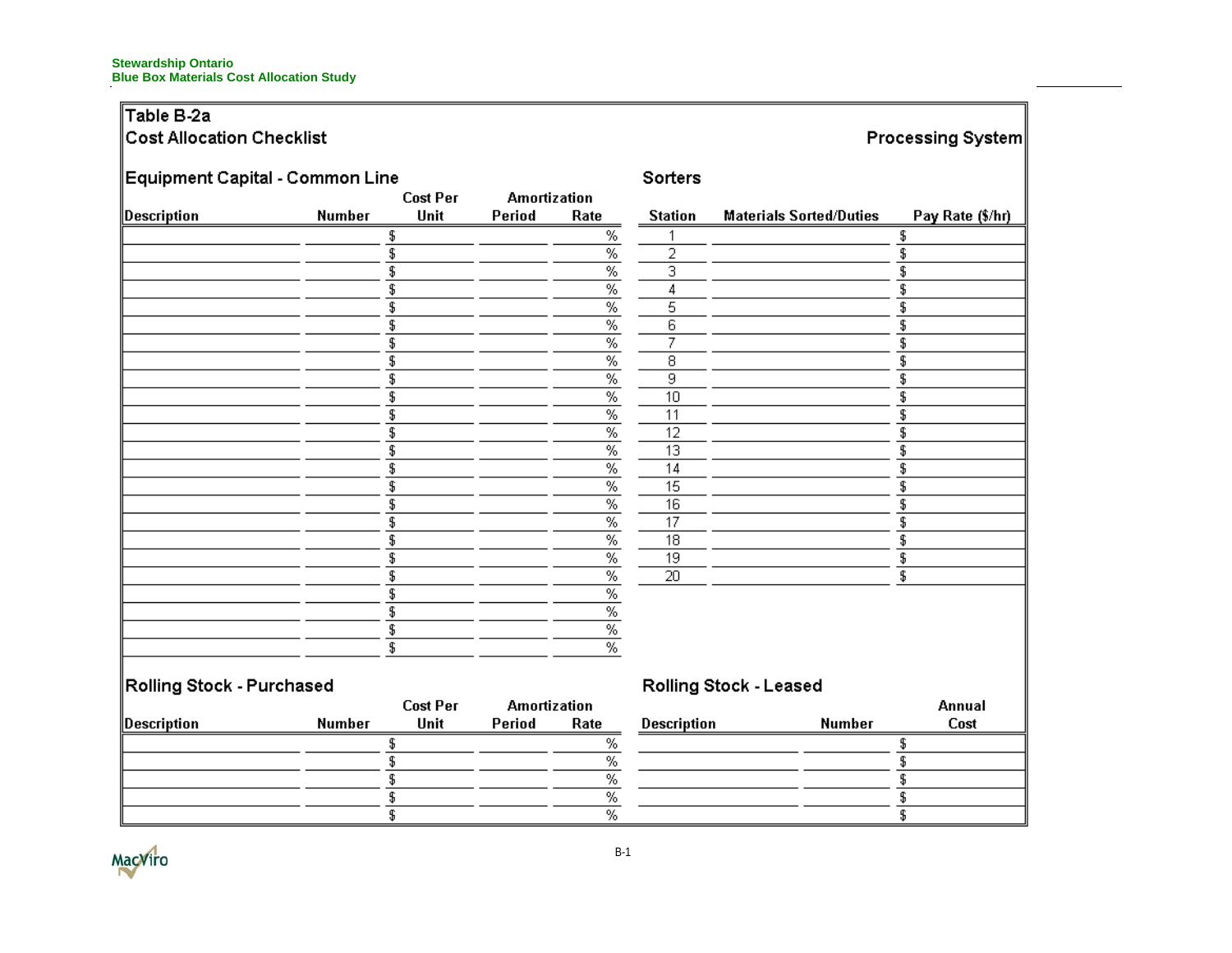# Table B-2b

# Cost Allocation Checklist

# Processing System

| Equipment Capital - Fibres Line |               |                 |                     |                      | Sorters            |                                |                  |
|---------------------------------|---------------|-----------------|---------------------|----------------------|--------------------|--------------------------------|------------------|
|                                 |               | <b>Cost Per</b> | <b>Amortization</b> |                      |                    |                                |                  |
| Description                     | Number        | Unit            | Period              | Rate                 | <b>Station</b>     | <b>Materials Sorted/Duties</b> | Pay Rate (\$/hr) |
|                                 |               | \$              |                     | %                    |                    |                                | \$               |
|                                 |               | \$              |                     | $\overline{\%}$      | 2                  |                                | £                |
|                                 |               | \$              |                     | $\overline{\%}$      | 3                  |                                | S                |
|                                 |               | \$              |                     | %                    | 4                  |                                | £                |
|                                 |               | \$              |                     | $\overline{\%}$      | 5                  |                                |                  |
|                                 |               | \$              |                     | $\frac{9}{6}$        | 6                  |                                | S                |
|                                 |               | \$              |                     | %                    | <b>T</b>           |                                | \$               |
|                                 |               | \$              |                     | $\frac{9}{6}$        | 8                  |                                | £                |
|                                 |               | \$              |                     | $\overline{\%}$      | 9                  |                                | S                |
|                                 |               | \$              |                     | $\overline{\%}$      | 10                 |                                | £                |
|                                 |               | \$              |                     | $\%$                 | 11                 |                                |                  |
|                                 |               | \$              |                     | $\sqrt{\frac{9}{6}}$ | 12                 |                                |                  |
|                                 |               | \$              |                     | $\frac{9}{6}$        | 13                 |                                | £                |
|                                 |               | \$              |                     | $\%$                 | 14                 |                                | \$               |
|                                 |               | \$              |                     | $\overline{\%}$      | 15                 |                                | £                |
|                                 |               | \$              |                     | $\overline{\%}$      | 16                 |                                | \$               |
|                                 |               | \$              |                     | %                    | 17                 |                                | £                |
|                                 |               | \$              |                     | $\overline{\%}$      | 18                 |                                | £                |
|                                 |               | \$              |                     | $\frac{9}{6}$        | 19                 |                                | \$               |
|                                 |               | \$              |                     | $\%$                 | 20                 |                                | \$               |
|                                 |               | \$              |                     | $\overline{\%}$      |                    |                                |                  |
|                                 |               | \$              |                     | $\overline{\%}$      |                    |                                |                  |
|                                 |               | \$              |                     | %                    |                    |                                |                  |
|                                 |               | \$              |                     | $\overline{\%}$      |                    |                                |                  |
| Rolling Stock - Purchased       |               |                 |                     |                      |                    | Rolling Stock - Leased         |                  |
|                                 |               | <b>Cost Per</b> | <b>Amortization</b> |                      |                    |                                | Annual           |
| Description                     | <b>Number</b> | Unit            | Period              | Rate                 | <b>Description</b> | <b>Number</b>                  | Cost             |

|             |        | lost per | Amortization |      |  |
|-------------|--------|----------|--------------|------|--|
| Description | Number | Unit     | Period       | Rate |  |
|             |        |          |              | %    |  |
|             |        |          |              | %    |  |
|             |        |          |              |      |  |
|             |        |          |              | %    |  |
|             |        |          |              | %    |  |

| <b>Description</b> | <b>Number</b> | мшиа<br>Cost |
|--------------------|---------------|--------------|
|                    |               |              |
|                    |               |              |
|                    |               |              |
|                    |               |              |
|                    |               |              |

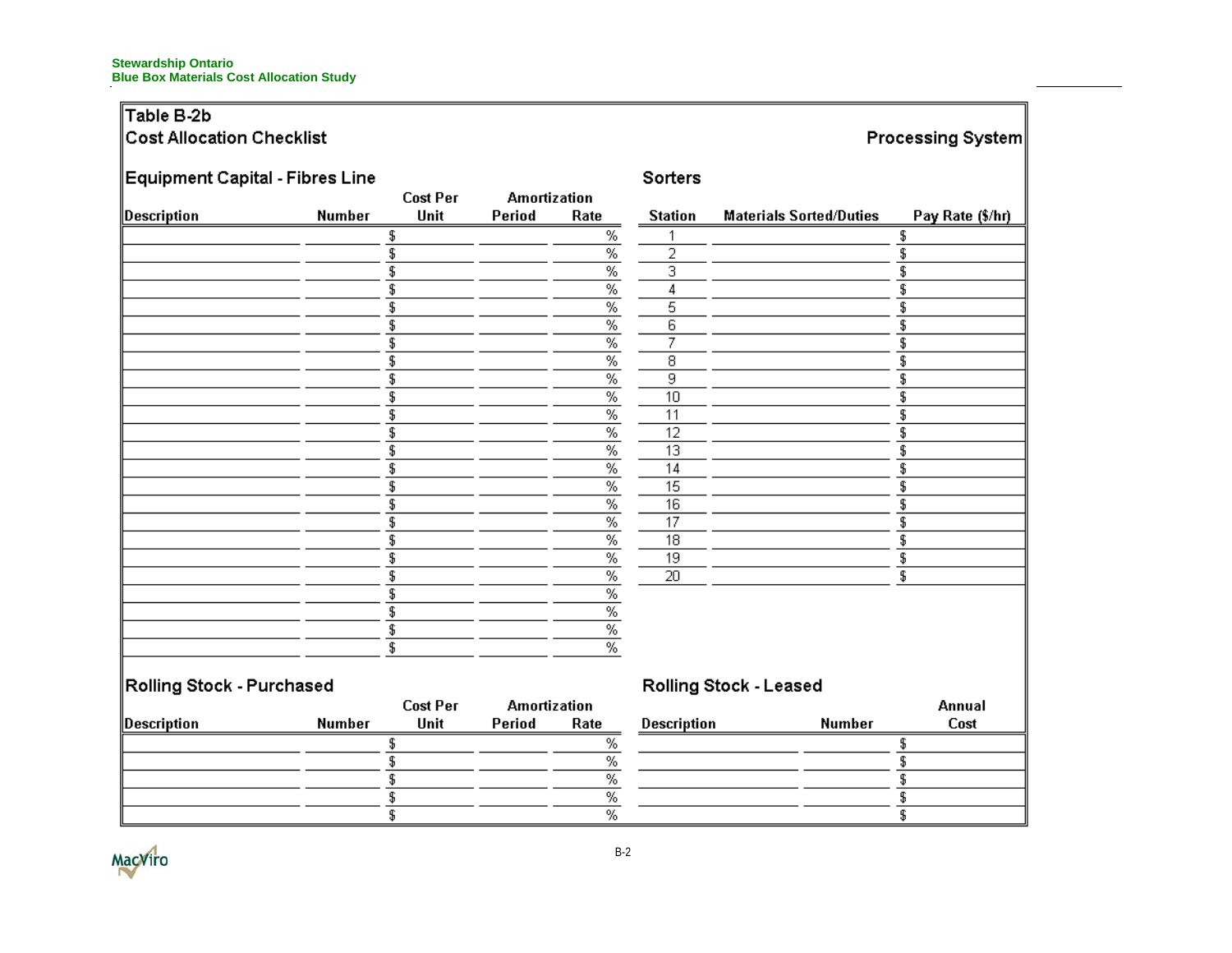# Table B-2c

# Cost Allocation Checklist

# Processing System

| Equipment Capital - Containers Line |               |                 |                     |                 | Sorters         |                                |                  |
|-------------------------------------|---------------|-----------------|---------------------|-----------------|-----------------|--------------------------------|------------------|
|                                     |               | <b>Cost Per</b> | <b>Amortization</b> |                 |                 |                                |                  |
| Description                         | <b>Number</b> | Unit            | Period              | Rate            | <b>Station</b>  | <b>Materials Sorted/Duties</b> | Pay Rate (\$/hr) |
|                                     |               |                 |                     | %               |                 |                                | \$               |
|                                     |               |                 |                     | $\overline{\%}$ | 2               |                                |                  |
|                                     |               |                 |                     | $\overline{\%}$ | 3               |                                |                  |
|                                     |               |                 |                     | $\frac{9}{6}$   | 4               |                                |                  |
|                                     | \$            |                 |                     | $\overline{\%}$ | 5               |                                |                  |
|                                     |               |                 |                     | $\overline{\%}$ | 6               |                                |                  |
|                                     |               |                 |                     | $\overline{\%}$ | 7               |                                |                  |
|                                     |               |                 |                     | $\%$            | 8               |                                |                  |
|                                     |               |                 |                     | $\overline{\%}$ | 9               |                                |                  |
|                                     |               |                 |                     | $\frac{9}{6}$   | 10              |                                |                  |
|                                     |               |                 |                     | $\overline{\%}$ | 11              |                                |                  |
|                                     |               |                 |                     | $\overline{\%}$ | 12              |                                |                  |
|                                     |               |                 |                     | %               | 13              |                                |                  |
|                                     |               |                 |                     | $\overline{\%}$ | 14              |                                |                  |
|                                     |               |                 |                     | $\overline{\%}$ | 15              |                                |                  |
|                                     |               |                 |                     | $\overline{\%}$ | 16              |                                |                  |
|                                     |               |                 |                     | $\overline{\%}$ | 17              |                                |                  |
|                                     |               |                 |                     | $\%$            | 18              |                                |                  |
|                                     |               |                 |                     | %               | $\overline{19}$ |                                | \$               |
|                                     |               |                 |                     | $\overline{\%}$ | 20              |                                | \$               |
|                                     |               |                 |                     | $\overline{\%}$ |                 |                                |                  |
|                                     |               |                 |                     | $\overline{\%}$ |                 |                                |                  |
|                                     | £             |                 |                     | $\%$            |                 |                                |                  |
|                                     | \$            |                 |                     | $\overline{\%}$ |                 |                                |                  |
|                                     |               |                 |                     |                 |                 |                                |                  |
| Rolling Stock - Purchased           |               | <b>Cost Per</b> | <b>Amortization</b> |                 |                 | Rolling Stock - Leased         | Annual           |

|             |        | Cost Per | Amortization |      |
|-------------|--------|----------|--------------|------|
| Description | Number | Unit     | Period       | Rate |
|             |        |          |              | ℅    |
|             |        |          |              | %    |
|             |        |          |              | %    |
|             |        |          |              | %    |
|             |        |          |              | %    |

| <b>Description</b> | <b>Number</b> | Annuar<br>Cost |
|--------------------|---------------|----------------|
|                    |               |                |
|                    |               |                |
|                    |               |                |
|                    |               |                |
|                    |               |                |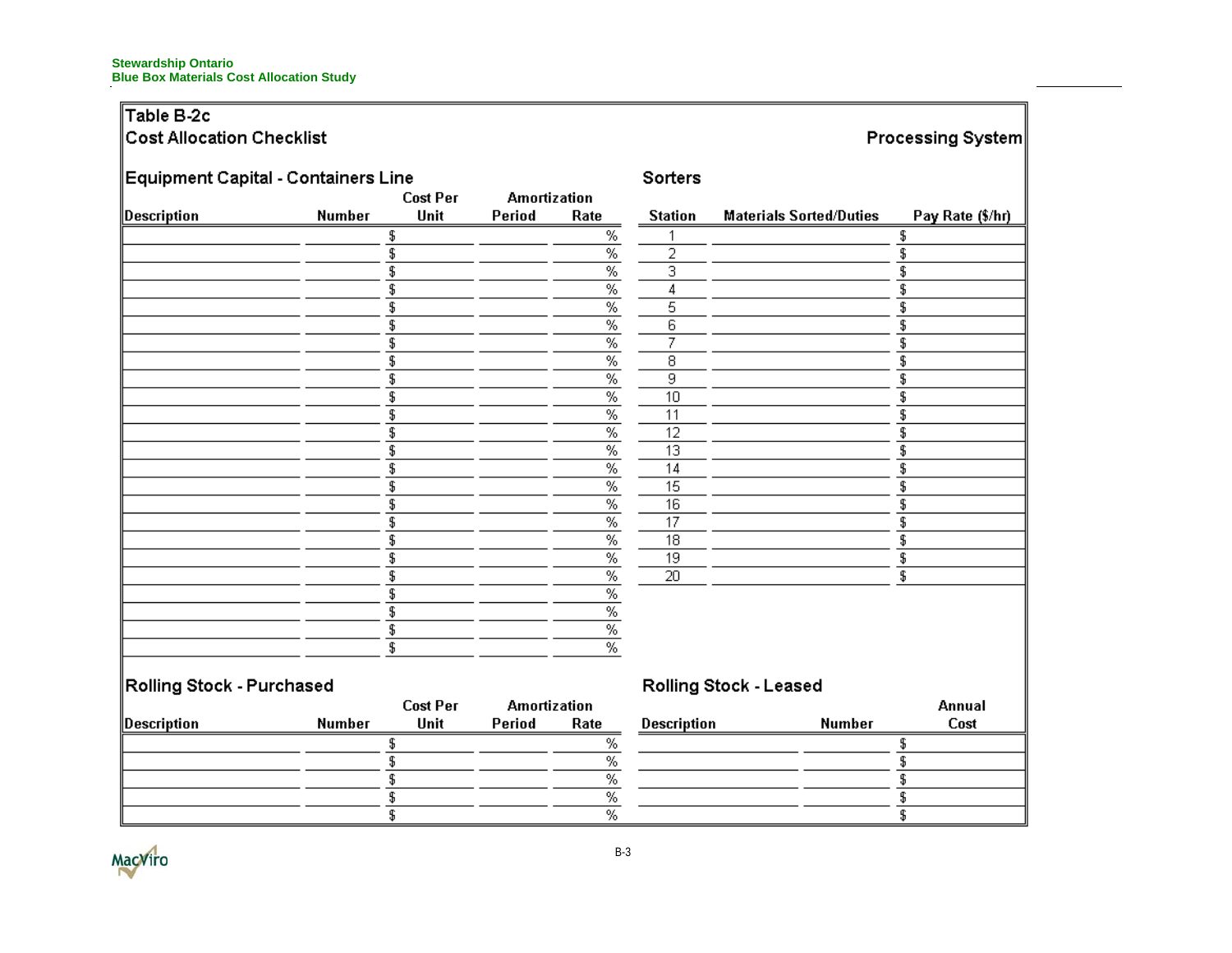### Table B-2d **Cost Allocation Checklist**

## **Materials Recovery Facility**

**Capital - Building** 

|             |        | <b>Dimensions</b> | $\tau$ otal | Purchase | Amortization |
|-------------|--------|-------------------|-------------|----------|--------------|
| Description | _enath | Width             | Агеа        | Price    | Rate         |
|             |        |                   |             |          |              |

| Drawing of the Building |  |
|-------------------------|--|
|                         |  |
|                         |  |
|                         |  |
|                         |  |
|                         |  |
|                         |  |
|                         |  |
|                         |  |
|                         |  |
|                         |  |
|                         |  |
|                         |  |
|                         |  |
|                         |  |
|                         |  |
|                         |  |
|                         |  |
|                         |  |
|                         |  |
|                         |  |

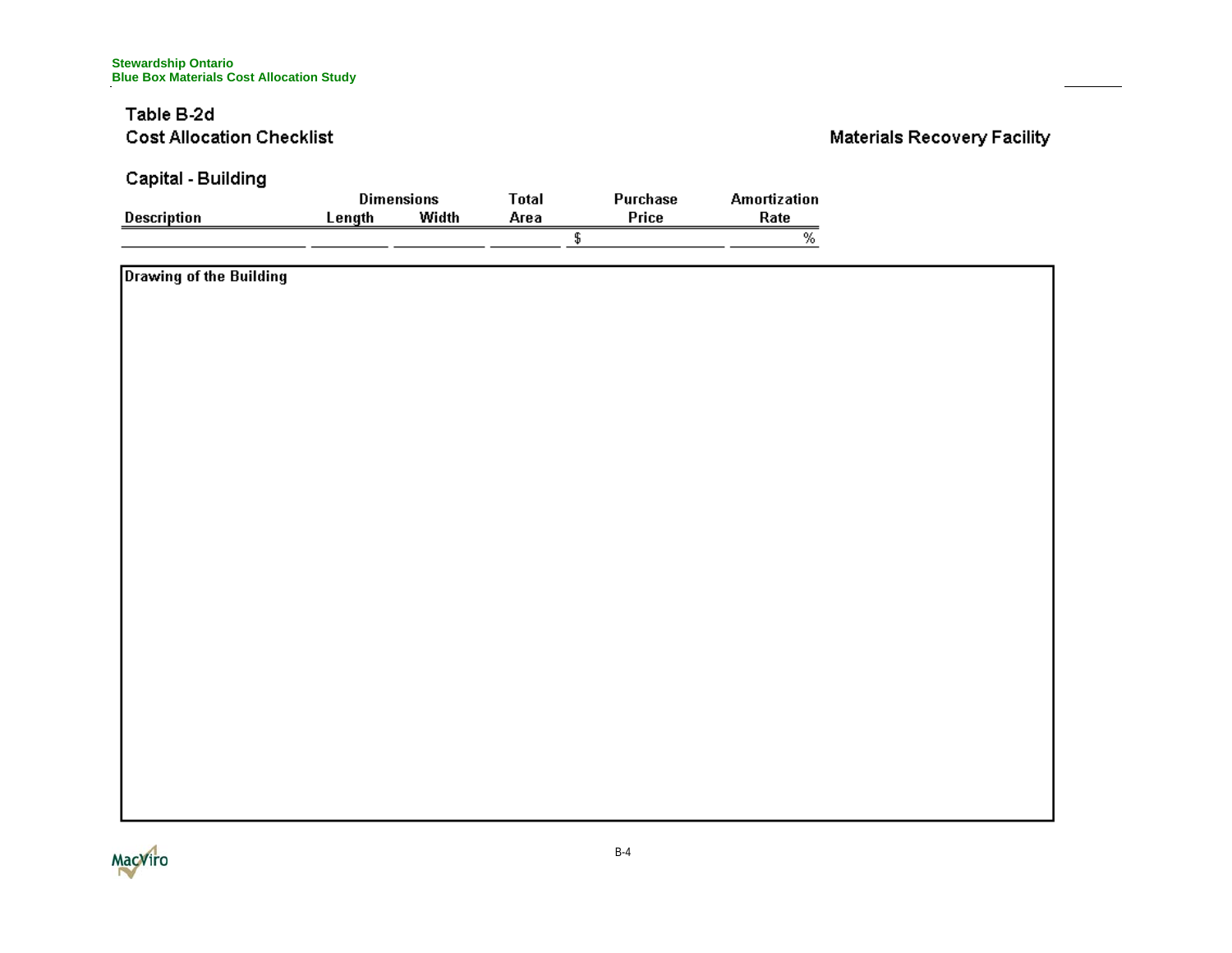### Table B-2e Cost Allocation Checklist

### Equipment Operating

| Raw/secondary materials purchases                      | \$            |
|--------------------------------------------------------|---------------|
| Occupancy costs (rent, mortgage)                       | \$            |
| lUtilities                                             | \$            |
| Fuel                                                   | ţ,            |
| Building maintenance and cleaning                      | \$            |
| Equipment rental                                       | $rac{1}{2}$   |
| Equipment leasing                                      |               |
| Equipment repair/maintenance                           |               |
| Freight out                                            | \$            |
| Sub-contracts                                          | $\frac{1}{3}$ |
| Supplies                                               |               |
| Communications (e.g., telephone)                       | ţ,            |
| Travel expenses                                        | \$<br>\$      |
| Advertising/promotion                                  |               |
| lFees/dues                                             | $\frac{1}{3}$ |
| linsurances                                            |               |
| Property/business tax                                  | $\frac{3}{3}$ |
| lProfessional services                                 |               |
| Bad debts                                              | ţ,            |
| Bank charges and interest                              | \$<br>\$      |
| Garbage haulage/disposal fees                          |               |
| Tipping fees                                           | t.            |
| Research and development                               | \$            |
| Depreciation                                           | \$            |
| Miscellaneous expenses                                 | Ţ,            |
| lOther:                                                | \$            |
| Other:                                                 |               |
| Other:                                                 | \$<br>\$\$    |
| Other:                                                 |               |
| Other:<br>the control of the control of the control of |               |
| Other:                                                 | ţ,            |
| Other:                                                 | 5             |
|                                                        |               |

# Administration

Materials Recovery Facility

Permanent Salaries \$ Benefits 75 \$ Contract Workers Benefits \$ Employee Training/Education \$ Occupancy Costs (rent)  $\overline{\mathbf{S}}$ Communications (e.g., telephone) \$ Office Supplies \$ Office Equipment  $\overline{\mathbb{S}}$ Office Equipment Rental \$ Office Equipment Leasing £ Travel Expenses £ Advertising and Promotion \$ Fees/Dues £ Insurances Property/Business Taxes \$ Professional Services \$ **Bad Debts**  $\overline{\mathbb{S}}$ Bank Charges and Interest \$ Research and Development  $\overline{\mathbb{S}}$ Seminars, Conferences, etc. \$  $\overline{\mathfrak{s}}$ Miscellaneous Administration Costs Other:  $\frac{1}{2}$   $\frac{1}{2}$   $\frac{1}{2}$   $\frac{1}{2}$   $\frac{1}{2}$   $\frac{1}{2}$   $\frac{1}{2}$   $\frac{1}{2}$   $\frac{1}{2}$   $\frac{1}{2}$   $\frac{1}{2}$   $\frac{1}{2}$   $\frac{1}{2}$   $\frac{1}{2}$   $\frac{1}{2}$   $\frac{1}{2}$   $\frac{1}{2}$   $\frac{1}{2}$   $\frac{1}{2}$   $\frac{1}{2}$   $\frac{1}{2}$   $\frac{$ \$  $\overline{\mathfrak{s}}$  $\overline{\mathfrak{s}}$  $\overline{\mathfrak{s}}$ \$ Ŧ, Other: \_\_\_\_\_\_\_\_\_\_\_\_\_\_\_\_\_\_\_\_\_\_\_\_  $\overline{\mathbf{s}}$ 

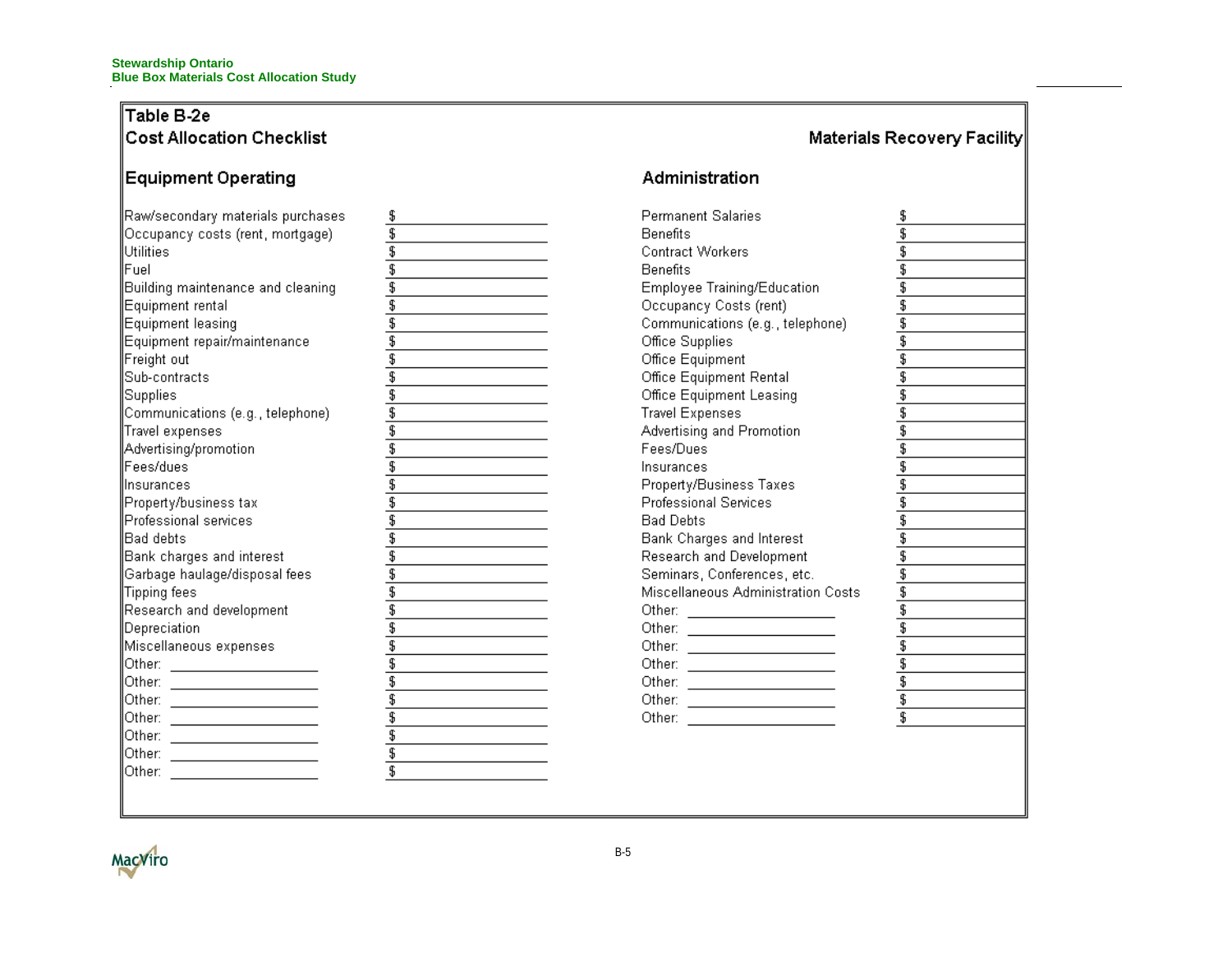# **Appendix C: Collection and Processing Activity Based Costing Protocol**

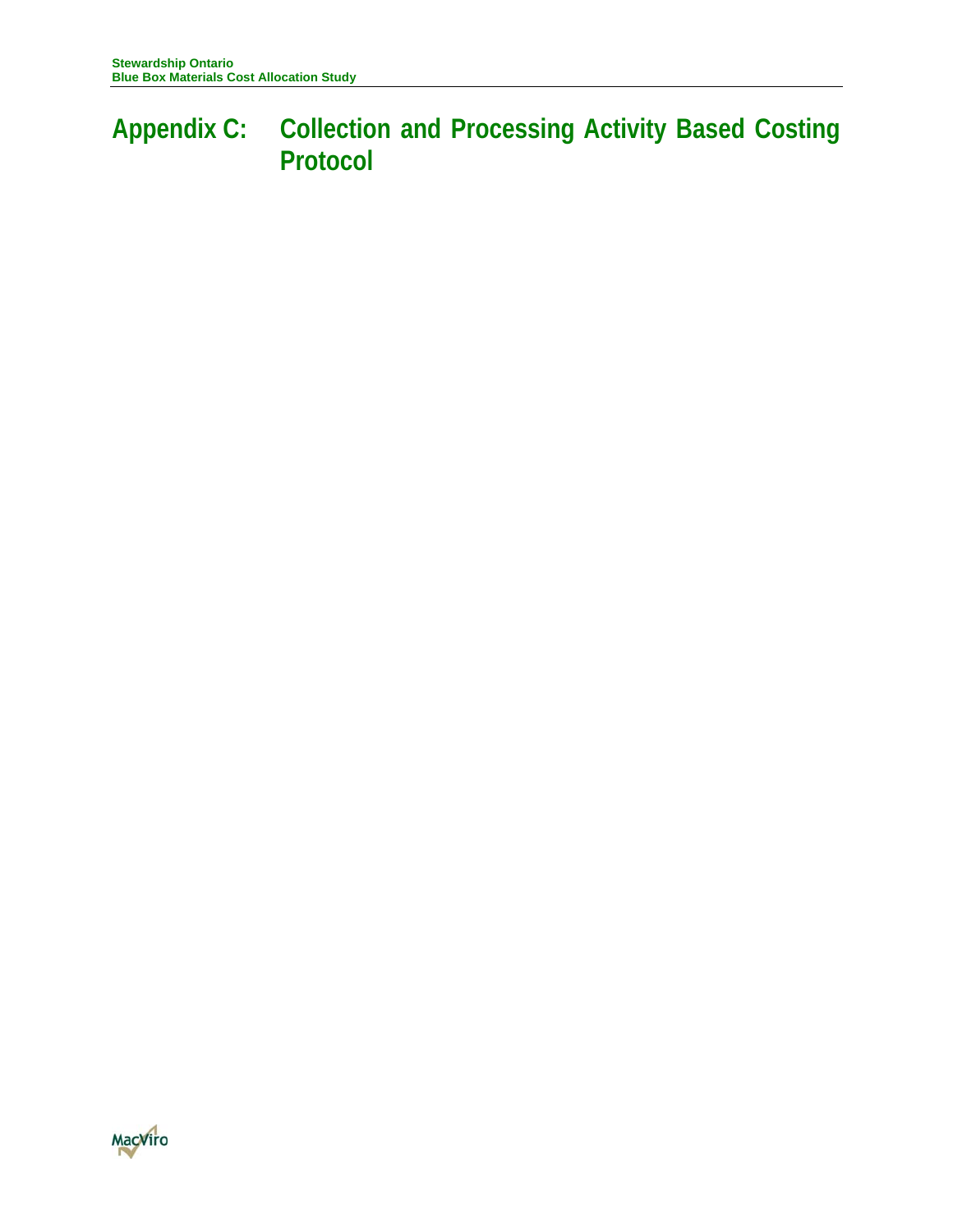# **Collection and Processing Activity Based Costing Principles (from Appendix IX of the approved Blue Box Program Plan)**

Starting with the Municipal Recycling Cost Allocation Task Group collection and processing principles established in 1997 by a Committee of municipal and industry representatives, the Activity Based Costing Subcommittee of the Materials and Packaging Advisory Committee (MPAC) developed a series of collection and processing costing principles to be used to determine the cost for the management of each material within the blue box program. Wherever possible, the principles are based on identifying and then determining costs relative to specific activities undertaken in the collection and processing of recyclables.

These principles ensure that there is minimal allocation of costs on an arbitrary basis, i.e., costs being assigned that are not related to how costs are actually incurred relative to activities undertaken in the program. The principles cover all aspects of the programs including capital, operating and administration, under the assumption of full cost accounting. In total there are 11 collection cost principles and 48 processing cost principles. The principles are not meant to be taken in isolation, rather applied together.

The output from the application of these principles applied across a range of programs in the province is estimates of the actual gross cost to handle each material in the program.

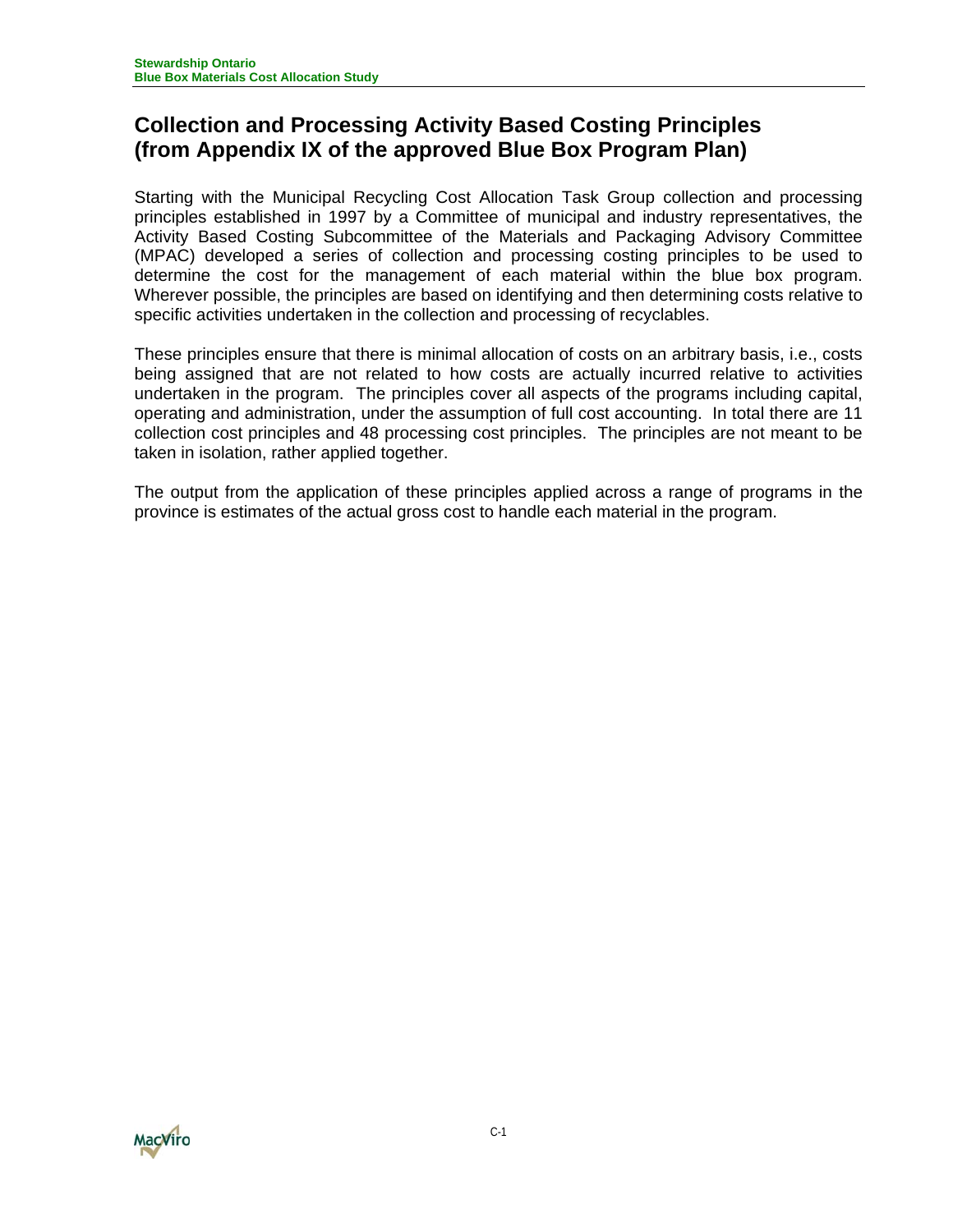# **Cost Allocation Assumptions – Collection**

| <b>Collection (C) Assumption</b>                                                                                                                                                                                                                                                                                                                                                                                                                                                                                                                                                                     | Cost                                                                                           |
|------------------------------------------------------------------------------------------------------------------------------------------------------------------------------------------------------------------------------------------------------------------------------------------------------------------------------------------------------------------------------------------------------------------------------------------------------------------------------------------------------------------------------------------------------------------------------------------------------|------------------------------------------------------------------------------------------------|
|                                                                                                                                                                                                                                                                                                                                                                                                                                                                                                                                                                                                      | Driver(s)                                                                                      |
| C.1: The total collection cost should be allocated to each collection activity<br>based upon the relative time spent on each activity.                                                                                                                                                                                                                                                                                                                                                                                                                                                               | $1st - time by$<br>individual<br>material                                                      |
| C.2: The time (and associated capital, labour and operating cost) attributed to<br>loading segregated recyclables (or streams of recyclables) into individual<br>compartments should be allocated to those segregated materials.                                                                                                                                                                                                                                                                                                                                                                     | $1st - time by$<br>individual<br>material                                                      |
| C.3: The time (and associated capital, labour and operating cost) attributed to<br>all non-sorting functions of collection, including morning inspection; driving to<br>and from the route; entering and exiting the cab; picking up and setting down<br>blue boxes; inspecting/quality control at the curb; emptying the hopper; talking<br>to residents; coffee and lunch breaks; driving back to the depot at the end of<br>the day should be apportioned to materials on the same basis as applied in<br>C.2, where costs for curbside activities can be apportioned to individual<br>materials. | $1st - time by$<br>individual<br>material                                                      |
| C.4: Where C.2 cannot be applied to all materials, but rather where only limited<br>splitting of sorting/loading times can be determined, the capital and labour<br>costs associated with all curbside functions (as outlined in C.2 and C.3) should<br>first be allocated on the time identified for each compartment (if possible) and<br>then by the volume of the material within each compartment.                                                                                                                                                                                              | $1st$ – time by<br>stream of<br>materials<br>$2nd - volume$<br>within the<br>stream            |
| C.5: The cost of unloading individual materials should be allocated first on the<br>basis of the time to unload each compartment and then, if necessary, based on<br>the relative volumes of recyclables within that compartment.                                                                                                                                                                                                                                                                                                                                                                    | $1st$ – time by<br>individual<br>compartment<br>$2nd - volume$                                 |
| C.6: The fuel costs should first be allocated on the time identified for each<br>compartment and then, 10% of total fuel cost should be allocated to recyclables<br>collected based on relative weights and 90% by onboard volume.                                                                                                                                                                                                                                                                                                                                                                   | $1st - time by$<br>individual<br>compartment<br>$2^{nd} - 10\%$ by<br>weight; 90%<br>by volume |
| C.7: The maintenance costs should first be allocated on the time identified for<br>each compartment and then, 10% of total fuel maintenance should be allocated<br>to recyclables collected based on relative weights and 90% by onboard volume.                                                                                                                                                                                                                                                                                                                                                     | $1st - time by$<br>individual<br>compartment<br>$2^{nd} - 10\%$ by<br>weight; 90%<br>by volume |
| C.8: Administration costs directly attributable to specific materials should be<br>allocated to those materials based on the time spent administering those<br>materials. Administration costs that cannot be attributed to a specific material<br>should be allocated equally across all materials.                                                                                                                                                                                                                                                                                                 | individual<br>materials<br>$2^{nd}$ – equally                                                  |

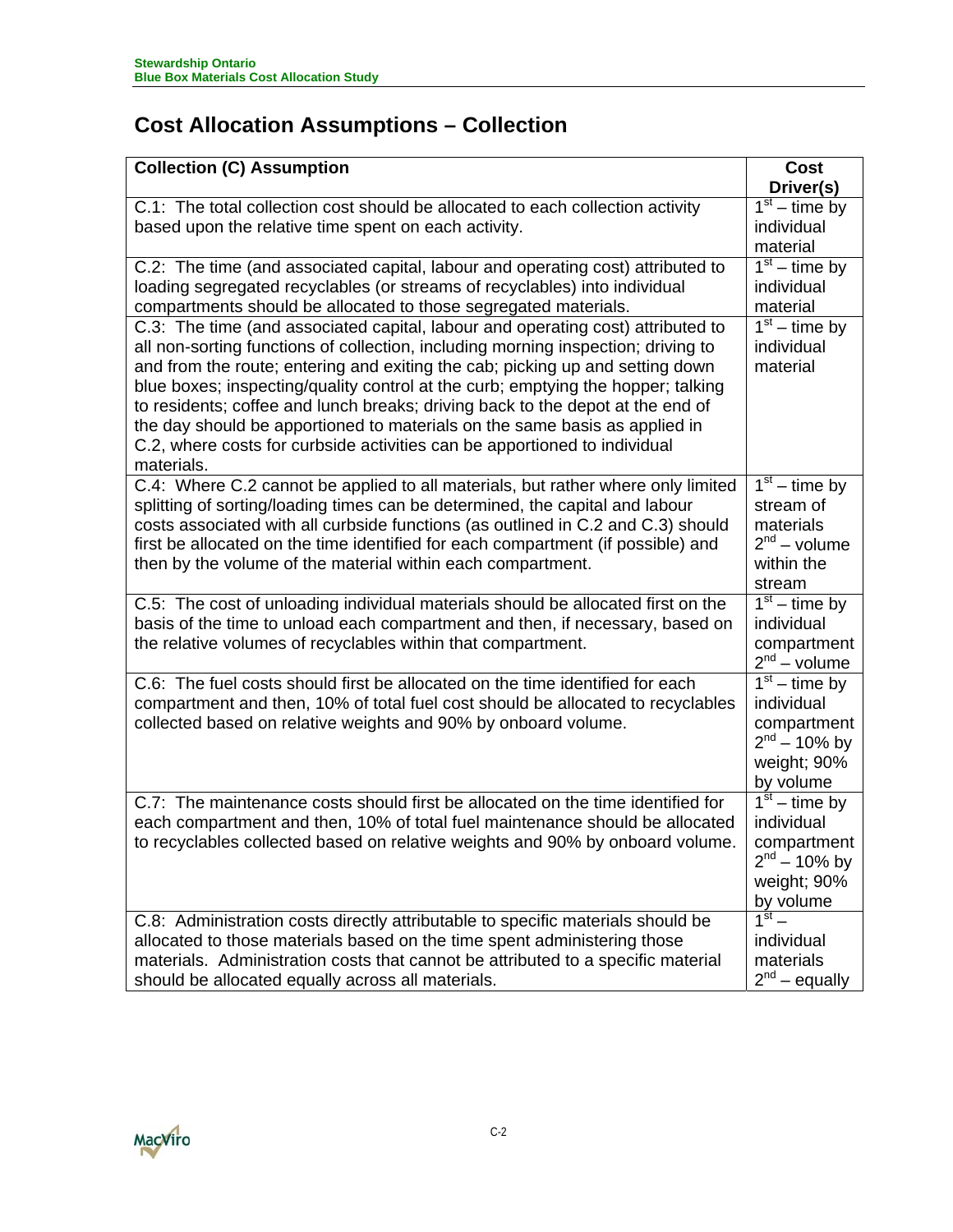| <b>Collection (C) Assumption</b>                                                | Cost               |
|---------------------------------------------------------------------------------|--------------------|
|                                                                                 | Driver(s)          |
| C.9: General operating costs should be assigned to individual material as an    | $1st$ – additive   |
| additive cost based on the percentage cost allocations in total determined      | cost based         |
| through the application of principles C.1 to C.8. This approach will not make   | <sub>on</sub>      |
| any material change to the total percentage allocation of costs to individual   | allocations        |
| materials.                                                                      | of all costs       |
|                                                                                 | for C.1 to         |
|                                                                                 | C.8                |
| C.10: Promotion and education costs directly attributable to specific materials | $1st$ –            |
| should be allocated to those materials based on the time spent administering    | individual         |
| those materials, with remaining costs allocated equally to all materials.       | materials          |
|                                                                                 | $2^{nd}$ – equally |
| C.11: Collection containers costs should be allocated to all materials based on | $1st$ – onboard    |
| the onboard volume of materials.                                                | volume             |

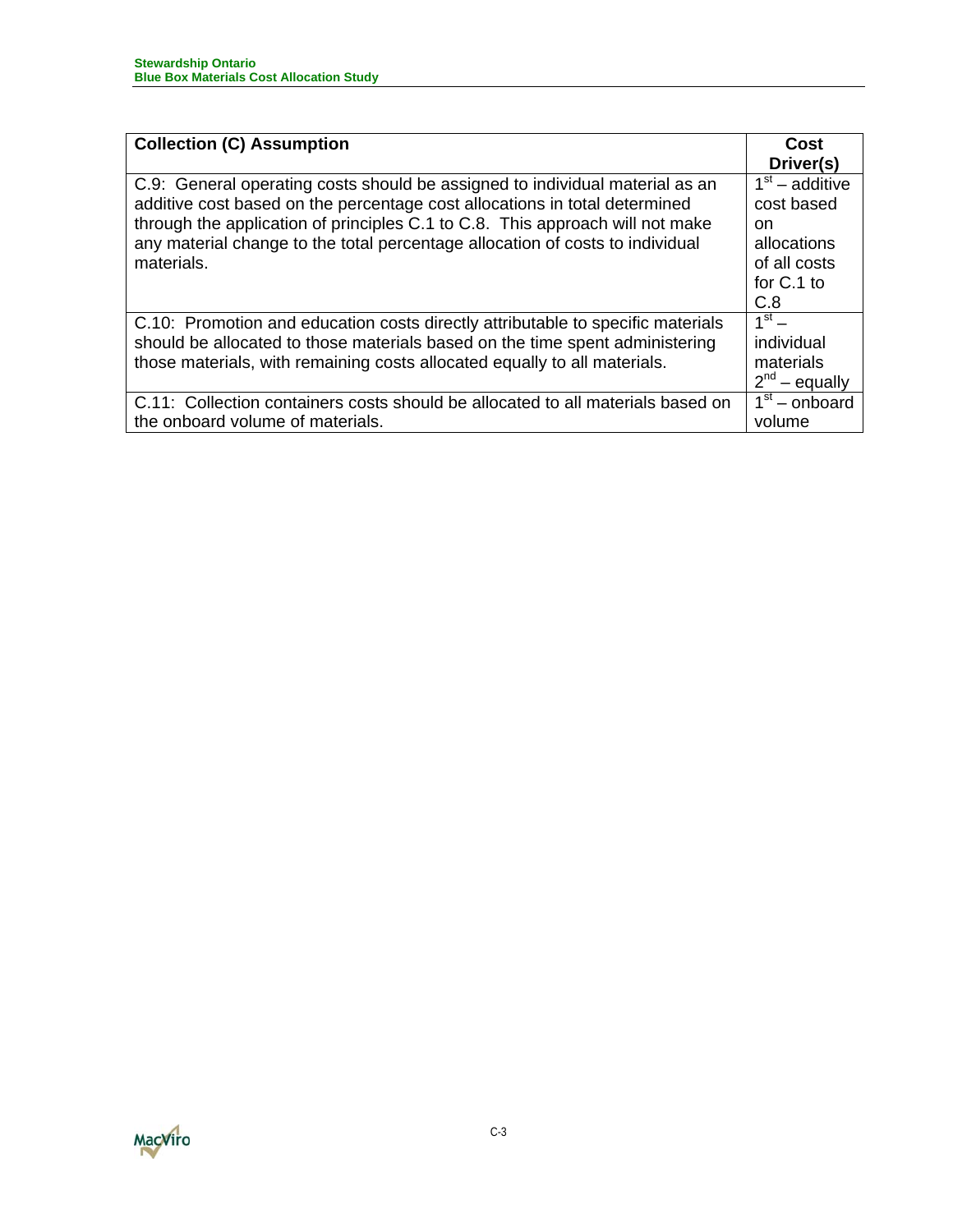# **Cost Allocation Assumptions – Processing**

| <b>Processing (P) Assumption</b>                                                                                                                                                                                                                                                                                                                                                                                                                                                      | <b>Cost</b>                                                                                           |
|---------------------------------------------------------------------------------------------------------------------------------------------------------------------------------------------------------------------------------------------------------------------------------------------------------------------------------------------------------------------------------------------------------------------------------------------------------------------------------------|-------------------------------------------------------------------------------------------------------|
|                                                                                                                                                                                                                                                                                                                                                                                                                                                                                       | Driver(s)                                                                                             |
| P.1: Floor space $(m^2)$ is the driver that can best be used to allocate the MRF                                                                                                                                                                                                                                                                                                                                                                                                      | $1st - floor$                                                                                         |
| building cost to each of the five functional areas (receiving, processing, storage<br>and shipping, general/transportation aisles, administration).                                                                                                                                                                                                                                                                                                                                   | space                                                                                                 |
| P.2: The cost of the receiving area shall be allocated to individual materials                                                                                                                                                                                                                                                                                                                                                                                                        | $1st - floor$                                                                                         |
| based on the relative tipping floor space $(m2)$ taken up and dedicated to each<br>material in a single or commingled stream and then by volume.                                                                                                                                                                                                                                                                                                                                      | space<br>$2^{nd}$ –                                                                                   |
|                                                                                                                                                                                                                                                                                                                                                                                                                                                                                       | volume                                                                                                |
| P.3: The cost of storage and shipping space shall be allocated to individual<br>materials based on the relative floor space $(m2)$ taken up and dedicated to each<br>material shipped.                                                                                                                                                                                                                                                                                                | $1st - floor$<br>space                                                                                |
| P.4: Where different pieces of equipment overlap each other in vertical space,<br>the cost of the processing floor space shall be allocated by first dividing the floor<br>space by the number of layers of equipment and then, where there are multiple<br>materials processed in that layer, by the relative volumes of material on each<br>layer.                                                                                                                                  | $1st - floor$<br>space<br>divided by<br>the $#$ of<br>layers of<br>equipment<br>$2^{nd}$ –<br>volumes |
| P.5: The cost of the processing floor space that can be attributed to a single<br>material shall be allocated to that single material.                                                                                                                                                                                                                                                                                                                                                | $1^{\text{st}}$ –<br>material<br>specific floor<br>space                                              |
| P.6: The cost of the processing floor space under any equipment, where<br>equipment is shared by more than one stream of materials, shall first be<br>allocated on the basis of the time spent processing each stream. This principle<br>applies to any function within the facility where a sharing of resources, on a time<br>basis, is undertaken. Where there are multiple materials in the stream, further<br>allocation shall be done on the basis of volume within the stream. | $\frac{1}{1}$ <sup>st</sup> – time<br>$2^{nd}$ –<br>volume                                            |
| P.7: The cost of the processing floor space under the presort conveyoring<br>system(s) shall be allocated on the basis of the volume processed of each<br>material (assuming commingling of materials).                                                                                                                                                                                                                                                                               | $1st - volume$                                                                                        |
| P.8: The cost of the processing floor space under excess (defined as<br>conveyors over bunkers that are not used in the sorting process) conveyoring<br>equipment shall not fall to the last material, but shall be shared on the basis of<br>the space taken up on the tipping floor $(m^2)$ by each material utilizing the entire<br>conveyoring system.                                                                                                                            | $\overline{1^{st}}$ – volume                                                                          |
| P.9: The cost of the processing floor space in general/transportation aisles shall<br>be allocated first on the basis of the time each material utilizes the space and<br>then, where shared time is seen (e.g., moving mixed paper), on the basis of the<br>relative volumes of each material within the stream.                                                                                                                                                                     | $\overline{1}^{\text{st}}$ – time<br>$2^{nd}$ –<br>volume                                             |
| P.10: The cost of administration floor space $(m2)$ shall be allocated first to those<br>materials which cause the cost directly and then, the balance shall be allocated<br>equally to all materials.                                                                                                                                                                                                                                                                                | $1st$ –<br>material<br>specific<br>$2^{nd}$ – equally<br>to all<br>materials                          |

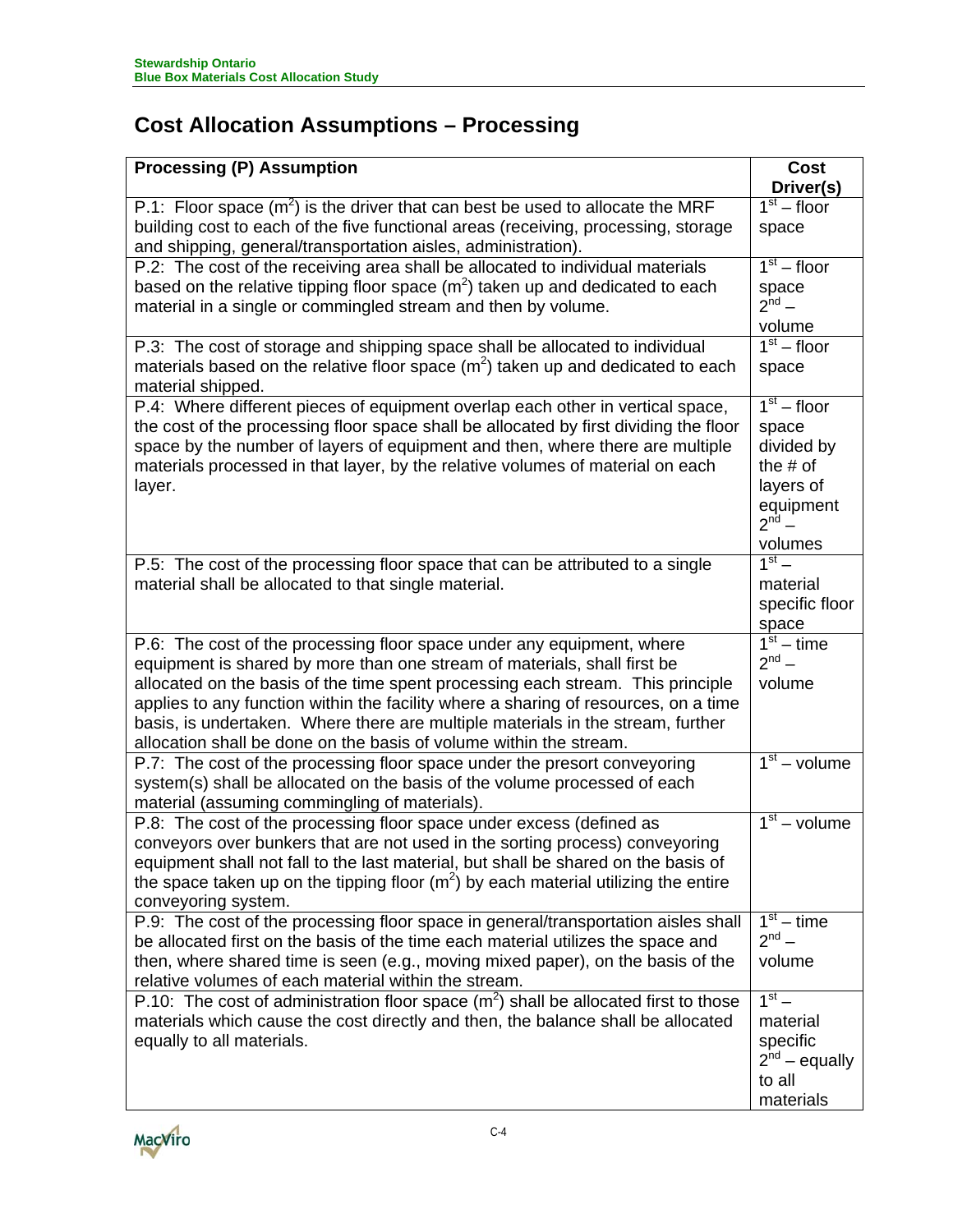| <b>Processing (P) Assumption</b>                                                                                                                                     | Cost                                |
|----------------------------------------------------------------------------------------------------------------------------------------------------------------------|-------------------------------------|
|                                                                                                                                                                      | Driver(s)                           |
| P.11: The annualized capital cost of a feed conveyor used to transport                                                                                               | $1st - time$                        |
| commingled materials shall first be allocated by the relative time the conveyor is<br>used for each stream. Then for each stream of mixed materials, the cost shall  | $2^{nd} -$<br>volume                |
| be allocated based on the relative volume of each recyclable material in the                                                                                         |                                     |
| commingled stream                                                                                                                                                    |                                     |
| P.12: Similar allocation to that used in P.5. The annualized amortized capital                                                                                       | $1st$ – length                      |
| cost of the conveyor belt is equated to the length of the bunker in which the                                                                                        |                                     |
| material is held and that section is apportioned to the individual materials.                                                                                        |                                     |
| P.13: Similar allocation to that used in P.8. For bunkers not in use, the<br>annualized capital cost for the equivalent length of conveyor shall be assigned         | $1st$ – length<br>$2^{nd} -$        |
| equally to all materials on the belt on a volume basis.                                                                                                              | volume                              |
|                                                                                                                                                                      |                                     |
| P.14: The negatively sorted material shall be assigned the annualized capital                                                                                        | $\overline{1}^{\text{st}}$ – length |
| cost for the length of conveyor past the last filled bunker. If more than one                                                                                        | $2^{nd}$ –                          |
| material is within the negative sort, the apportionment shall then be by volume.                                                                                     | volume                              |
| If residue is the material removed and placed into the bunker immediately prior                                                                                      |                                     |
| to the negative sort (i.e., into the last filled bunker), that cost should be assigned<br>to the negatively sorted material.                                         |                                     |
| P.15: The annualized capital cost for stationary equipment that in place to the                                                                                      | $\overline{1^{st}}$ – primary       |
| primary benefit of one material (e.g., ferrous magnet, eddy current separator)                                                                                       | benefit                             |
| shall be assigned in whole to that material.                                                                                                                         | material                            |
| P.16: The annualized capital cost for stationary equipment that is in place to the                                                                                   | $1st - volume$                      |
| primary benefit of many materials (e.g., flats-rounds separator; air classifier)                                                                                     |                                     |
| shall be assigned to each material benefiting from that equipment on the basis                                                                                       |                                     |
| of the volume of each material processed by that equipment.<br>P.17: The amortized capital cost of a baler shall be allocated based on the                           | $1st - time$                        |
| relative times required to bale each material.                                                                                                                       |                                     |
| P.18: The amortized capital cost of rolling stock shall first be allocated based                                                                                     | $1st - time$                        |
| on the time the equipment is used to handle individual materials. Allocation                                                                                         | $2^{nd}$ –                          |
| within a material stream should then be based on the volume of individual                                                                                            | volume                              |
| recyclables handled within each stream.                                                                                                                              |                                     |
| P.19: Similar allocation to that used in P.12. The annualized amortized capital                                                                                      | $1st - time$<br>$2^{nd}$ –          |
| cost of the structural platforms is equated to the area of the bunker in which the<br>material is held and that platform area shall be apportioned to the individual | individual                          |
| materials across the time the line is used for that stream of materials.                                                                                             | material                            |
|                                                                                                                                                                      | bunker                              |
|                                                                                                                                                                      | footprint                           |
| P.20: The annualized capital cost of the structural steel and platforms in use for                                                                                   | $1st - time$                        |
| the movement of commingled materials shall first be allocated by the relative                                                                                        | $2^{nd} -$                          |
| time the steel structure and platforms are used for each stream. Then for each                                                                                       | volume                              |
| stream of mixed materials, the cost shall be allocated based on the relative                                                                                         |                                     |
| volume of each recyclable material in the commingled stream.                                                                                                         |                                     |

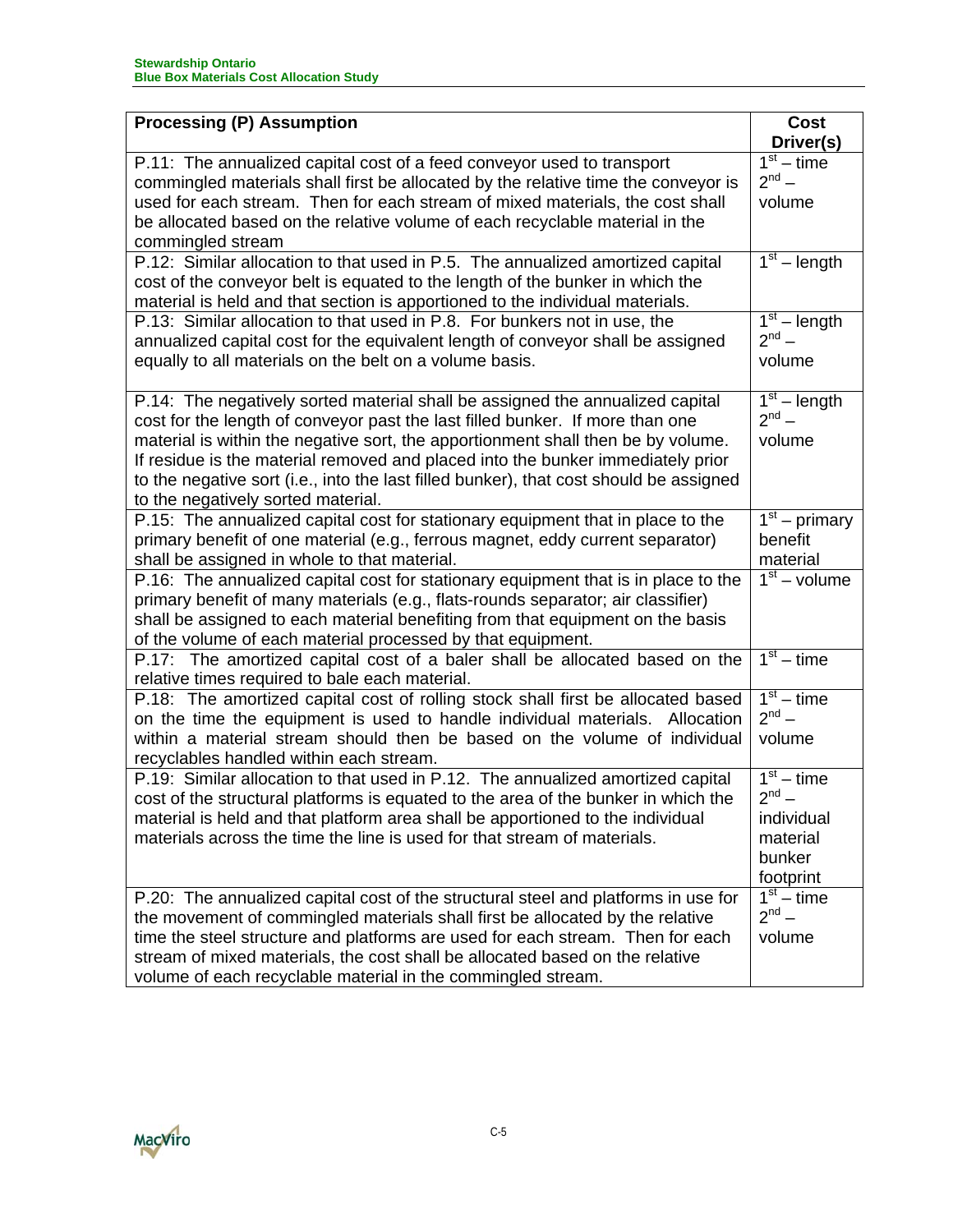| <b>Processing (P) Assumption</b>                                                                                                                                                                                                                                                                                                                                                                                                                                                                                                                                                                                    | <b>Cost</b>                                                                                             |
|---------------------------------------------------------------------------------------------------------------------------------------------------------------------------------------------------------------------------------------------------------------------------------------------------------------------------------------------------------------------------------------------------------------------------------------------------------------------------------------------------------------------------------------------------------------------------------------------------------------------|---------------------------------------------------------------------------------------------------------|
|                                                                                                                                                                                                                                                                                                                                                                                                                                                                                                                                                                                                                     | Driver(s)                                                                                               |
| P.21: The amortized capital cost of a weighscale (and associated house,<br>computer equipment, etc.) shall be apportioned based on the number of loads<br>across the scale for specific materials. The cost apportioned to inbound trips<br>shall be allocated based on the annual onboard density based volumes of<br>materials. The cost apportioned to outgoing trips shall be allocated to individual<br>materials based on the number of annual shipping loads for those materials.<br>Where there are split loads, the load shall be apportioned by the relative<br>percentage of the load for each material. | $1st$ – number<br>of loads<br>$2^{nd}$ –<br>onboard<br>volume of<br>inbound and<br>outbound<br>vehicles |
| P.22: The cost of the annualized land value shall be allocated to individual<br>materials based on the relative land space $(m2)$ taken up and dedicated to each<br>material.                                                                                                                                                                                                                                                                                                                                                                                                                                       | $1st$ – land<br>space                                                                                   |
| P.23: The annual amortized capital cost of the paved or paved-equivalent areas<br>of the MRF property shall be apportioned based on the number of loads<br>inbound and outbound for each specific material, using volume for split loads<br>where necessary.                                                                                                                                                                                                                                                                                                                                                        | $1st$ – number<br>of loads<br>$2^{nd}$ –<br>volume                                                      |
| P.24: The annual amortized capital cost of all other ancillary land of the MRF<br>property shall be apportioned in the same amounts to that of the interior<br>footprint of the building as determined through the application of P.1 through<br>P.10.                                                                                                                                                                                                                                                                                                                                                              | $1st$ –<br>Application<br>of P.1 to<br>P.10.                                                            |
| P.25: Labour costs for sorters shall be allocated based on the percentage of<br>time spent sorting each material. Time is determined by counting the number of<br>pieces of each material and converting the piece counts by material to a<br>percentage of time per hour.                                                                                                                                                                                                                                                                                                                                          | $1st - time$<br>via piece<br>counts                                                                     |
| P.26: Labour costs for front end loader and skid steer operators shall be<br>allocated based on time spent handling each material. Where commingled<br>streams are managed, the time by stream shall then be apportioned by the<br>volume of each material within the stream.                                                                                                                                                                                                                                                                                                                                       | $1st - time$<br>$2^{nd}$ –<br>volume                                                                    |
| P.27: Labour costs for fork lift truck operators shall be allocated based on time<br>spent handling each material.                                                                                                                                                                                                                                                                                                                                                                                                                                                                                                  | $1st - time$                                                                                            |
| P.28: Labour costs for baler operators shall be allocated based on time spent<br>handling each material. Where there are blended bales, further allocations shall<br>be done on the basis of the relative volumes of each material within the bale.                                                                                                                                                                                                                                                                                                                                                                 | $\overline{1^{st}}$ – time<br>$2^{nd}$ –<br>volume                                                      |
| P.29: Labour costs for weighscale operators should be allocated based on the<br>same principles as applied to the weighscale itself, i.e., number of loads<br>inbound apportioned by onboard volumes and number of loads outbound,<br>apportioned by load equivalents.                                                                                                                                                                                                                                                                                                                                              | $1st$ –<br>inbound and<br>outbound<br>load<br>volumes<br>$2^{nd}$ –<br>volume                           |
| P.30: Labour costs for shift managers should be allocated based the allocations<br>of all staff for each material, under the assumption that the shift manager<br>manages people and people are there relative to the specific materials.                                                                                                                                                                                                                                                                                                                                                                           | $1st - time by$<br>sorters                                                                              |

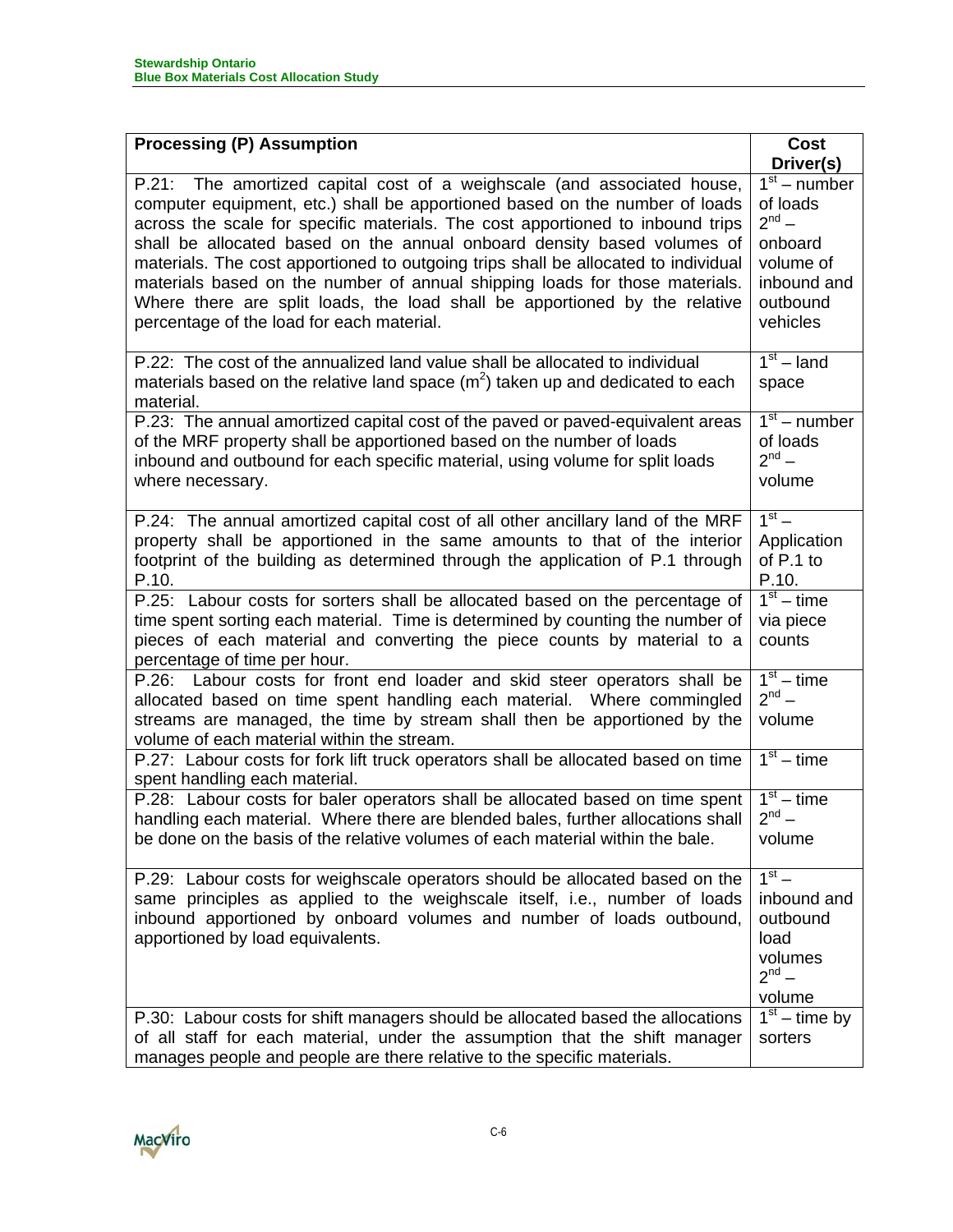| <b>Processing (P) Assumption</b>                                                                                                                                                                                                                                                                                                                                                                                                                  | <b>Cost</b>                                                                              |
|---------------------------------------------------------------------------------------------------------------------------------------------------------------------------------------------------------------------------------------------------------------------------------------------------------------------------------------------------------------------------------------------------------------------------------------------------|------------------------------------------------------------------------------------------|
|                                                                                                                                                                                                                                                                                                                                                                                                                                                   | Driver(s)                                                                                |
| P.31: The cost of administration staff shall be allocated first to those materials<br>which cause the cost directly (based on time spent) and then, the balance<br>should be allocated equally to all materials.                                                                                                                                                                                                                                  | $1st$ –<br>material<br>$specific -$<br>time<br>$2^{nd}$ – equally<br>to all<br>materials |
| Labour costs for supervisory staff shall be allocated first to those<br>P.32:<br>materials which cause the cost directly and then secondly on the basis of the<br>number of materials processed at the facility. This is based on the premise that<br>the supervisor is responsible for the delivery of the program and, as such, as<br>materials are part of the program, they should share in the delivery cost equally.                        | $1st$ –<br>material<br>specific<br>$2^{nd}$ –<br>number of<br>materials                  |
| P.33: The cost of maintenance staff shall be allocated first to those materials<br>which cause the cost directly and then by volume.                                                                                                                                                                                                                                                                                                              | $1st$ –<br>material<br>specific<br>$2^{nd}$ –<br>volume                                  |
| P.34: The cost of general labour staff shall be allocated first to those materials<br>that cause the cost directly and then, the balance should be allocated equally to<br>all materials.                                                                                                                                                                                                                                                         | $1st$ –<br>material<br>specific<br>$2^{nd}$ – equally<br>to all<br>materials             |
| P.35: If a stream is bag based, the costs of bag opening and removal shall be<br>apportioned to that stream only and then on the basis of the volume of each<br>material within that stream. In a commingled collection program, where some<br>materials show up in bags in some proportion, the cost of any preprocessing for<br>the removal of materials from bags shall be allocated to all materials in the<br>stream on the basis of volume. | $\overline{1^{st}}$ – volume                                                             |
| P.36: Common labour time and costs incurred by sorters doing their cleanup at<br>the end of the shift (i.e., not general janitorial cleaning) shall be allocated first to<br>those materials that cause the cost, if known, and then to materials based on<br>the volumes of each material processed.                                                                                                                                             | $1st$ –<br>material<br>specific<br>$2^{nd}$ –<br>volume                                  |
| P.37: If equipment is used to process more than one material at different times<br>during the operating cycle, maintenance costs should first be allocated based<br>on the relative times the equipment is used for those materials.                                                                                                                                                                                                              | $1st - time$                                                                             |
| Whenever possible, general maintenance costs (or the portion of<br>P.38:<br>maintenance costs) directly attributable to an individual material shall be<br>allocated to that material.                                                                                                                                                                                                                                                            | $1st$ –<br>material<br>specific                                                          |

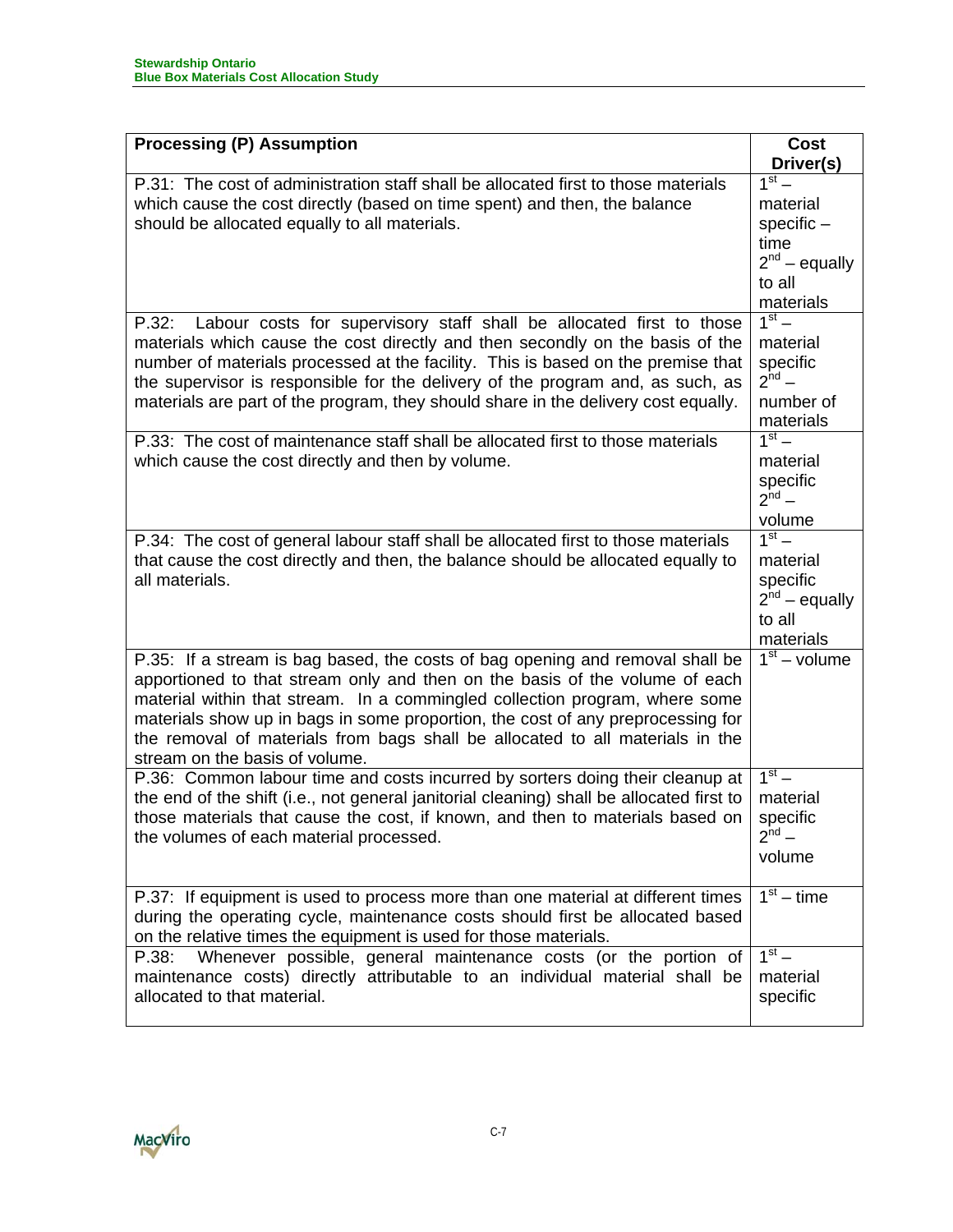| <b>Processing (P) Assumption</b>                                                                                                                                                                                                                                                                                                                                                                                                                                                                                                                               | <b>Cost</b><br>Driver(s)                                                         |
|----------------------------------------------------------------------------------------------------------------------------------------------------------------------------------------------------------------------------------------------------------------------------------------------------------------------------------------------------------------------------------------------------------------------------------------------------------------------------------------------------------------------------------------------------------------|----------------------------------------------------------------------------------|
| P.39: Remaining equipment maintenance costs shall be allocated to individual<br>materials using the same approach as the capital cost allocation for that<br>equipment. Refer to P.11 to P.21.                                                                                                                                                                                                                                                                                                                                                                 | $1st$ –<br>material<br>specific<br>$2^{nd}$ – see<br>P.11 to P.21                |
| P.40: The fuel cost of rolling stock shall first be allocated based on the time the<br>equipment is used to handle individual materials. Allocation within a material<br>stream shall then be based on the volume of individual materials handled within<br>each stream.                                                                                                                                                                                                                                                                                       | $1st$ –<br>material<br>specific<br>$2^{nd}$ –<br>volume                          |
| P.41: The cost of baling wire shall be allocated to individual materials baled<br>based on the number of bales of each material marketed and the appropriate<br>wire usage per bale.                                                                                                                                                                                                                                                                                                                                                                           | $1st$ –<br>material<br>specific                                                  |
| P.42: All electrical costs shall be allocated to each piece of processing<br>equipment based on the calculated electrical usage for that equipment. These<br>costs then should be allocated according to the equipment capital cost<br>allocation. Refer to P.11 to P. 21.                                                                                                                                                                                                                                                                                     | $1st$ –<br>material<br>specific<br>$2^{nd}$ – see<br>P.11 to P.21                |
| P.43: Where there is the removal of residue in the last bunker preceding the<br>negative sort, all costs associated with that removal shall be allocated to the<br>negative sort material(s). Where there are multiple materials in the negative<br>sort, the cost of residue removal is shared by all materials in the final stream on<br>the basis of the volume of each material in that stream.                                                                                                                                                            | $1st$ –<br>material<br>specific<br>$2^{nd}$ –<br>volume                          |
| P.44: The cost for the removal of residues in the pre-sort area of a MRF shall<br>be allocated to all materials in that stream on the sorting line based on the<br>relative volume of each material in that stream.                                                                                                                                                                                                                                                                                                                                            | $1st - all$<br>materials<br>$2^{nd}$ –<br>volume                                 |
| P.45: The cost for the removal of residues (capital and operating) at any point<br>after a major break in the sorting function as a result of a piece of equipment<br>(defined as air classifier, flats-rounds separator, OCC screen, ONP screen) that<br>produces two (or more) streams of materials, shall be allocated to only those<br>materials downstream of the piece of equipment and on the basis of the relative<br>volume of each material in that stream.                                                                                          | $1st$ –<br>downstream<br>materials<br>$2^{nd}$ –<br>volume                       |
| P.46: The cost for the removal of residues at any location in a manual sorting<br>system (i.e., no automated separation equipment, as may occur in smaller<br>facilities) shall be allocated to all materials downstream of the point of removal<br>of residues (into a bunker or dumpster (not residue removal to a garbage can or<br>small bin on the sorting platform) in that stream on the sorting line based on the<br>relative volume of each material in that stream.<br>P.47: The shipping and disposal costs for the management of residues shall be | $1st - all$<br>materials<br>$2^{nd}$ –<br>volume<br>$\overline{1^{st}}$ – weight |
| allocated to each material on the basis of the weight of the material managed.                                                                                                                                                                                                                                                                                                                                                                                                                                                                                 |                                                                                  |